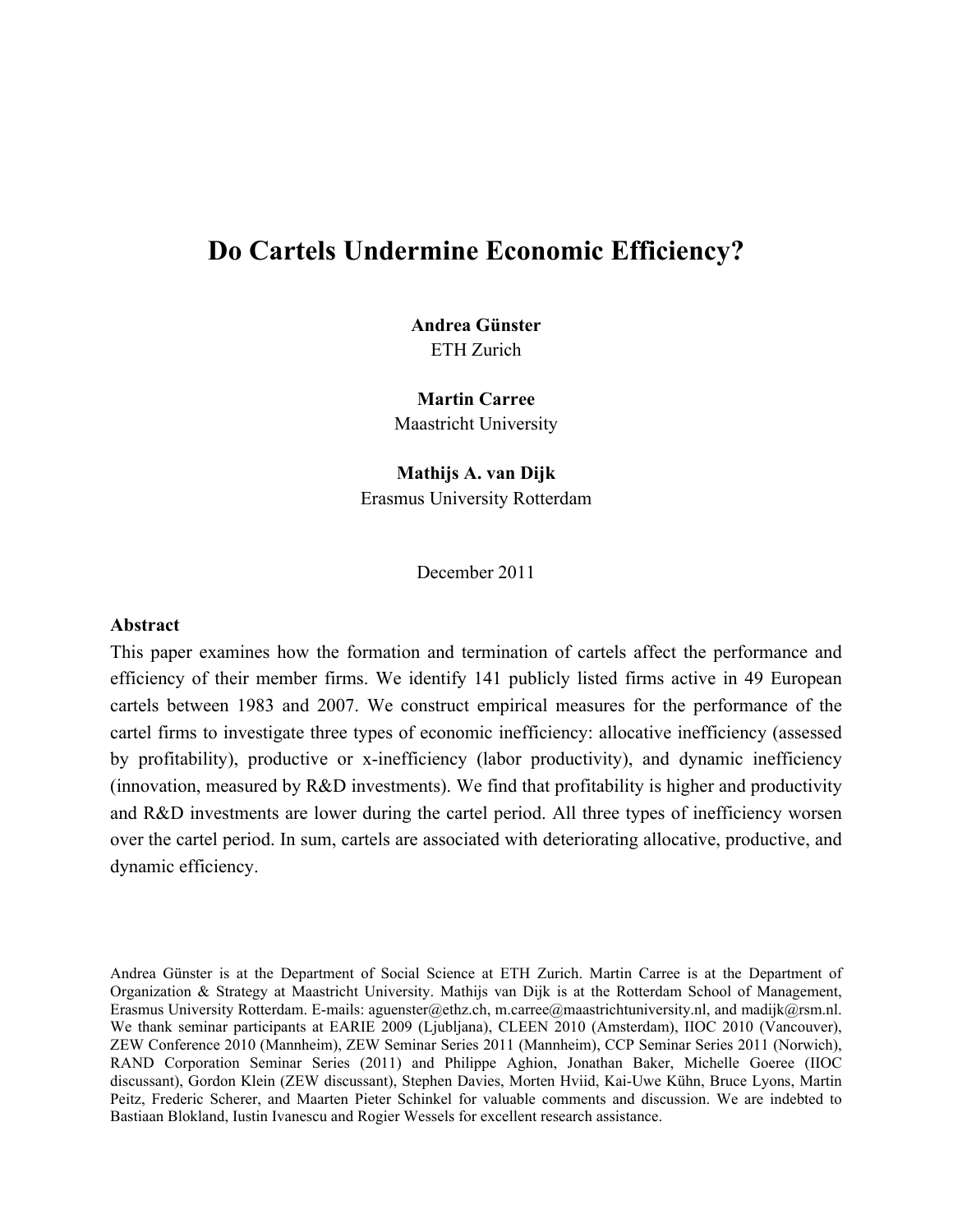#### **1. Introduction**

Three types of economic inefficiency may arise from the existence of a monopoly. First, monopolies reduce welfare through misallocation of resources (allocative inefficiency). Cournot (1838) and Marshall (1890) argue that the absence of competition leads to an increase in prices accompanied by an output reduction, resulting in a net welfare loss. Second, productive inefficiency (formalized by Leibenstein, 1966, as x-inefficiency) may arise since firms in less competitive environments have fewer incentives to operate efficiently. Third, while Schumpeter (1912) argues that innovation may benefit from monopoly rents, according to Arrow (1962) a lack of competition may result in reduced incentives to innovate (dynamic inefficiency).

Although economic theory on the inefficiencies associated with monopolies is welldeveloped and it is widely believed that the formation of (temporary) monopolies in the form of cartels is harmful to society, empirical evidence on the effect of cartels on economic efficiency is limited. Do cartels indeed lead to increased prices and profitability? Are they associated with reduced productivity? Does cartel formation result in weaker or stronger incentives to innovate? Research on these questions is hampered by problems to identify cartels and by the lack of available data on profitability, productivity, and innovation. Empirical studies to date focus exclusively on allocative inefficiency. There is virtually no empirical evidence on the productive and dynamic inefficiency of cartel members.

The purpose of this paper is to study the impact of cartel formation and termination on all three types of inefficiency simultaneously. Our encompassing approach allows for a more balanced evaluation of how cartels affect overall economic efficiency and, thereby societal welfare. Furthermore, we analyze a large sample of firms involved in cartels active in a variety of industries and countries over an extended time period. In contrast, most prior research focuses on a limited number of cartels in specific industries and countries during a particular (historic) time period.

We analyze the profitability, productivity, and innovation of cartel members using firmspecific financial data for a sample of 141 publicly listed firms involved in 49 cartels infringing European Union competition law between 1983 and 2007. Our data source allows us to determine reliable formation and termination dates for these cartels. We compare the performance and efficiency of these firms during the cartel period with those in the years before formation and after termination of the cartel. We use return on assets to measure profitability, sales per

2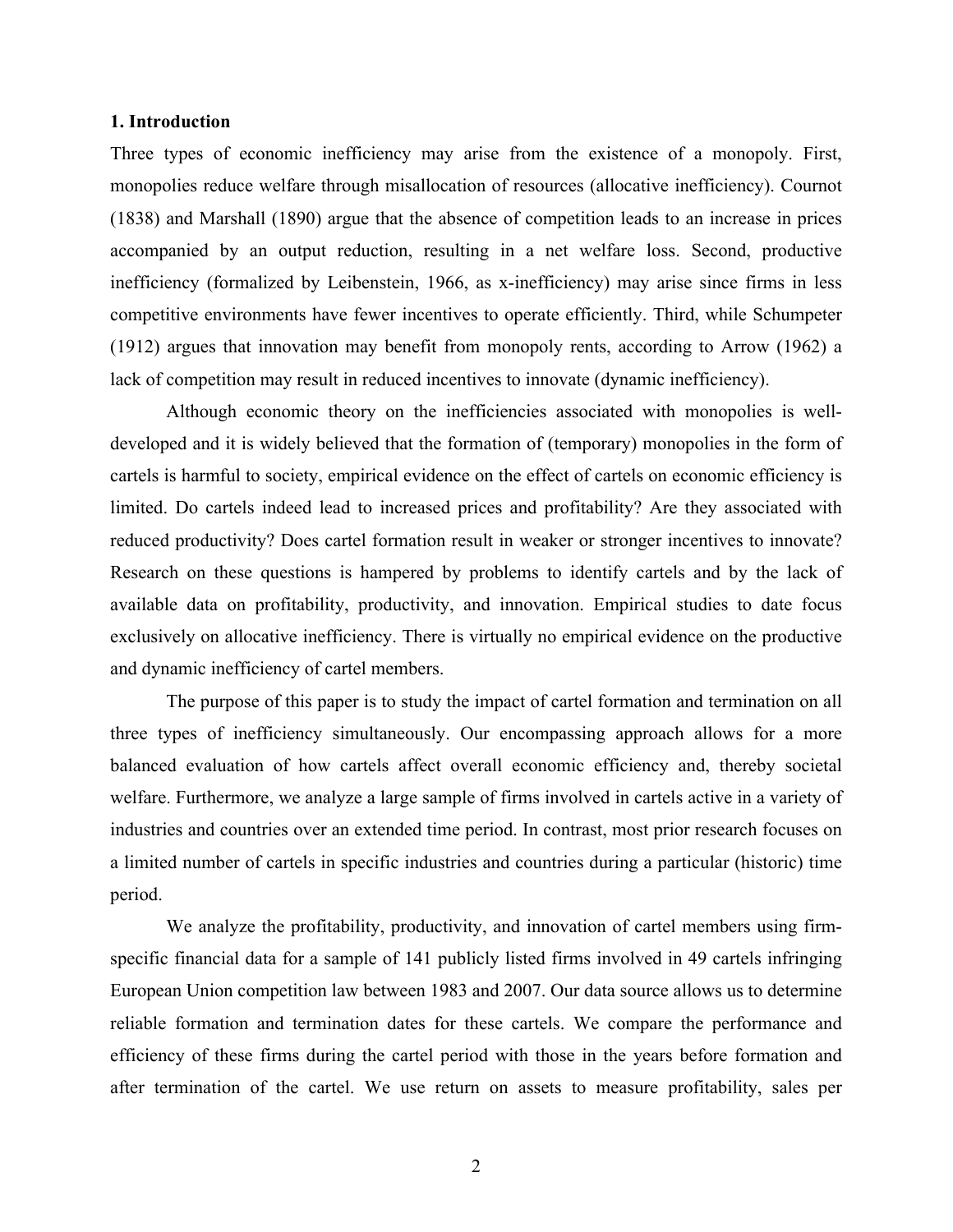employee to measure labor productivity, and investments in research and development (R&D over assets and over sales) to measure innovation.

Our results show a significant increase in profitability over the cartel period. We find that labor productivity is significantly lower during the cartel period. We also uncover a significant reduction in R&D expenditures over the cartel period. Allocative inefficiency and R&D spending worsen over time. Labor productivity shows the most pronounced decrease for the ringleader of the cartel.

#### **2. Related literature**

Building on the work of Cournot (1838) and Marshall (1890), Stigler (1964) describes oligopoly behavior in cartelized industries and lays the foundation for subsequent theoretical and empirical studies. A substantial number of empirical studies study the allocative inefficiency of cartel firms, using either data on profitability, prices, or output. Asch and Seneca (1975, 1976) find that collusion is not always profitable and frequently emerges as a consequence of a high debt burden. Porter (1983) concludes that changes in output and prices during the U.S. railroad cartel from 1880 to 1886 are in line with collusive behavior. Finkelstein and Levenbach (1983) and Feinberg (1984a) document price and profit increases during cartels involved in legal antitrust cases. Feinberg (1984b) finds a reduction (increase) of price-cost margins just before the official onset of an antitrust investigation (acquittal). Madhavan, Masson, and Lesser (1994) show that even a large cartel (the U.S. Associated Milk Producers with 30,000 members) can result in increased profit margins, until an antitrust consent. Gupta (1995) and Taylor (2002) provide evidence of output reductions by Indian tea plantation cartels and by cartels formed following the U.S. National Industrial Recovery Act in the 1930s, respectively. Instead of fixing prices or output, Genesove and Mullin (2001) find that the U.S. sugar-refining cartel from 1927 to 1936 merely made price cutting more transparent. Röller and Steen (2006) analyze legal cartels in the Norwegian cement industry and find that cartel members were able to raise profits, but overinvestment in capacity and export directed production eroded those profits. Combe and Monnier (2009) conclude that profits generated on cartel markets in the European Community outweigh imposed fines. In a meta analysis of price fixing cartels over the last 250 years, Connor and Bolotova (2006) report an average overcharge rate of 29%. Bolotova (2006) finds that overcharges are lower when antitrust enforcement is present, when one firm holds a significantly larger marker share than the remaining members, and when the cartel has more members. Also,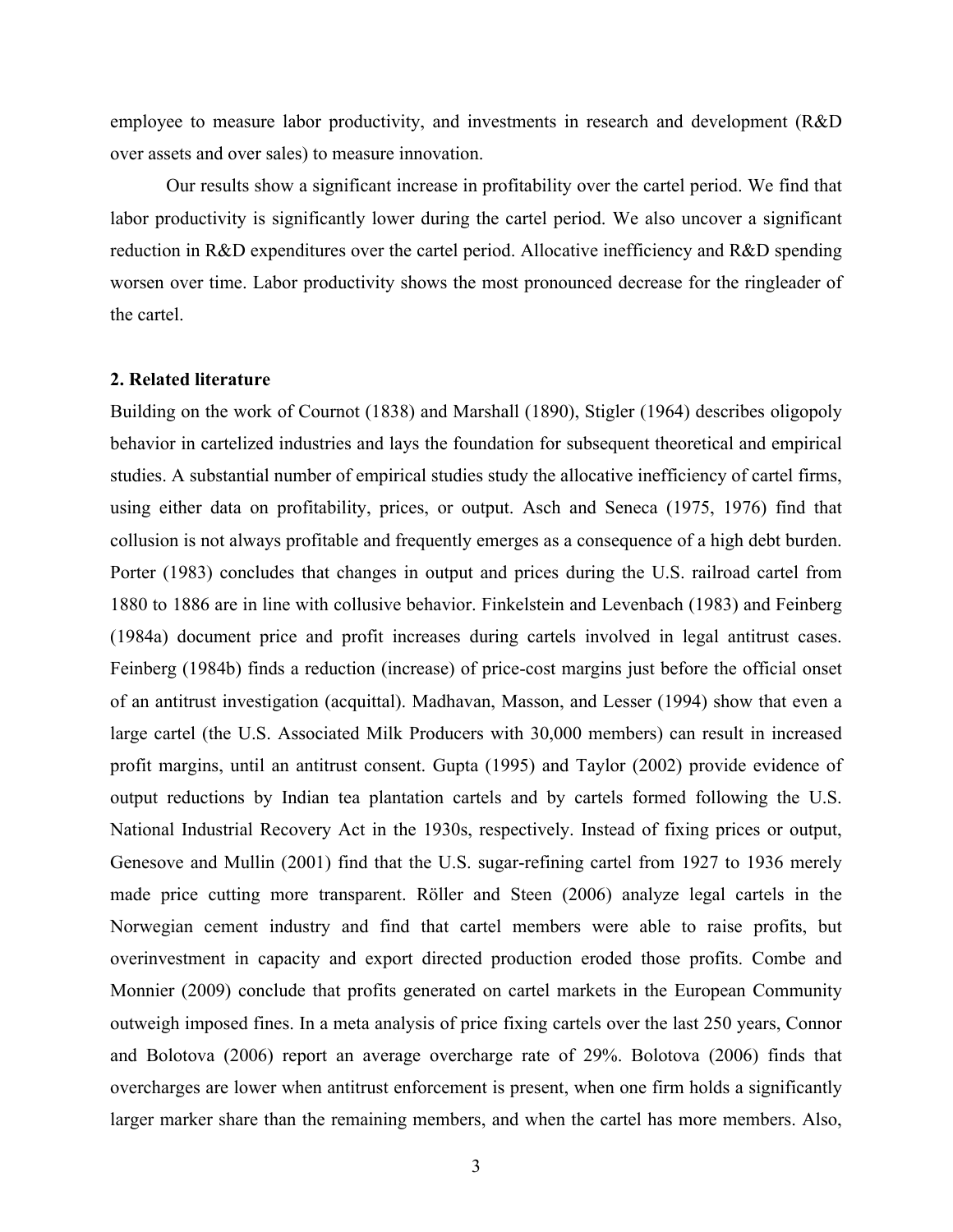prices tend to rise when the cartel lasts longer. In short, there is considerable evidence that cartels are associated with allocative inefficiency, although some research suggests that this conclusion may not hold under all circumstances. Our study adds to this line of research by examining a more comprehensive sample of cartels and by assessing allocative inefficiency jointly with xinefficiency and dynamic inefficiency. Our measure of allocative inefficiency is profit. As defined by Harberger (1954), deadweight loss, which is the part of welfare not transferred from consumer to producer in a monopoly setting (due to the reduction in supplied quantity), equals a half monopoly profit in the monopoly case.

The x-inefficiency theory of Leibenstein (1966) suggests that lack of competition and entry reduce the monopolist's incentives to work inefficiently. Examples include operating at high marginal costs due to not employing new technologies, being overstaffed or paying abovemarket wages, overinvestment, empire building or excess capacity. Button and Weyman-Jones (1992) review early research on x-inefficiency, which almost exclusively focuses on measurement issues. Nickell (1996) finds a positive association between competition (measured by the number of competitors and low rents) and total factor productivity growth for 670 manufacturing firms in the U.K. Berger and Hannan (1998) present evidence that the consolidation wave in the U.S. banking industry in the 1980s was associated with reduced cost efficiency of banks. They argue that the x-inefficiency of increased concentration is of greater importance than the allocative inefficiency. Direct evidence on the link between competition and x-inefficiency is scarce, and drawing causal inferences difficult. We are not aware of any paper that examines x-inefficiency in the context of cartels.

Dating back to Schumpeter (1912), economists debate the impact of market structure on the incentive to innovate. Schumpeter points out that the profitability of monopolists allows them to invest in innovation. Arrow (1962) opposes these arguments by showing that only in a competitive environment firms have the incentives to innovate. Demsetz (1969) reconciles both views by arguing that the interplay of profits and incentives determines what market structure is most beneficial for technological progress. One of the earliest empirical studies on the relation between competition and innovation is Grabowski (1968), who shows that small firms and large firms invest less in R&D than medium sized firms. In a similar vein, Geroski (1994) concludes that an oligopolistic market structure leads to the highest investment in R&D, as profits and incentives are present simultaneously. Aghion and Howitt (1992) formalize the complementary argument that firms can only reap the benefits of innovation under less than perfect competition.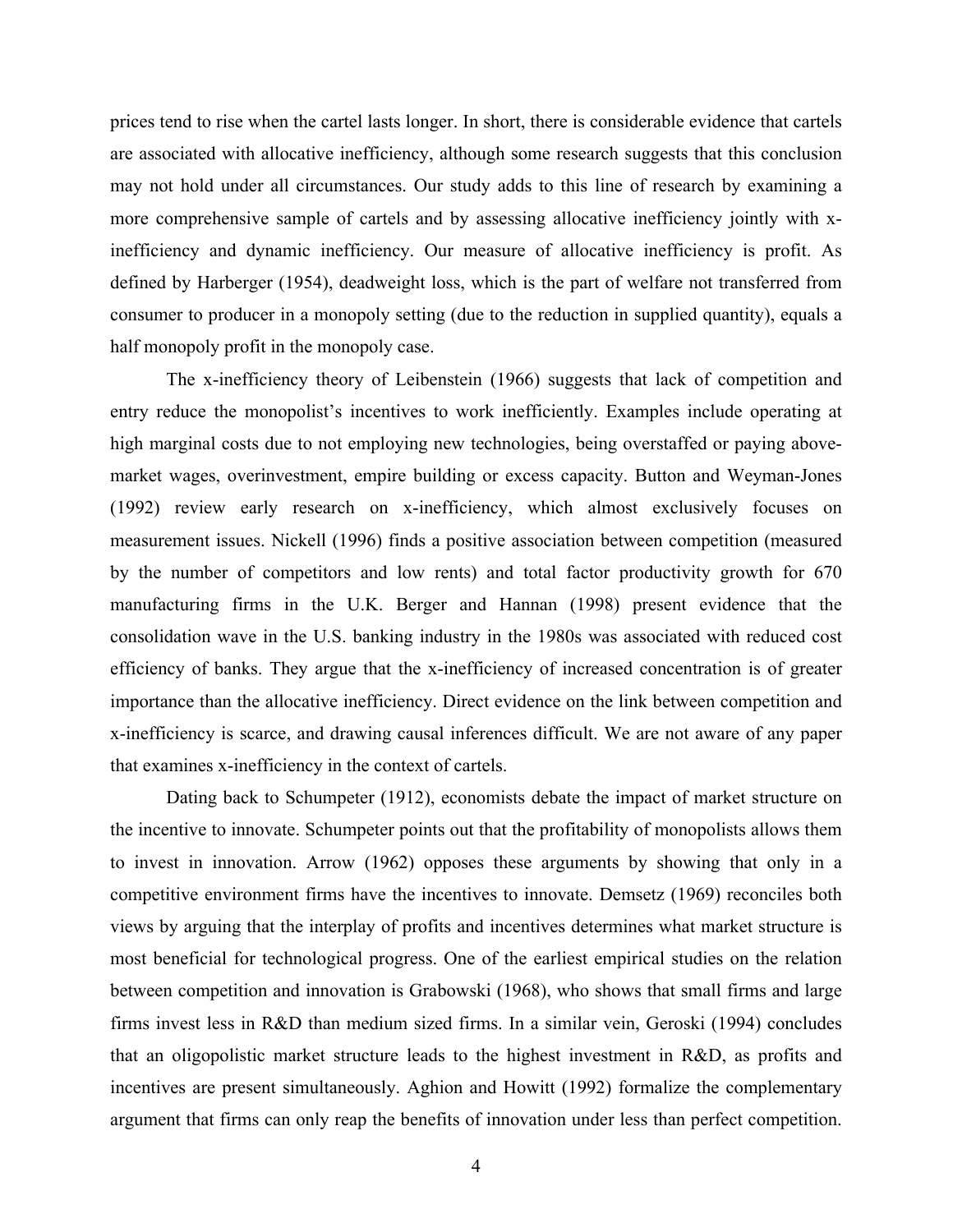Aghion, Bloom, Blundell, Griffith and Howitt (2005) argue in favor of an inverted u-shape between the level of competition and innovation, finding evidence that the highest number of patents produced stems from oligopolistic markets. We are only aware of one empirical paper on the dynamic inefficiency associated with cartels. Symeonidis (2001) does not identify specific cartels, but reports that there is no evidence that the introduction of antitrust law in the U.K. had an impact on the number of commercialized innovations.

### **3. Data description and methodology**

#### *3.1 European antitrust database*

We obtain information on cartel cases uncovered in the European Community (EC) from 1957 to 2004 from the decision documents of the European Commission, which were published over the years in the Official Journal as well as the Annual Reports on Competition (Volumes I-XXXIV). The European Commission is the highest authority of competition policy enforcement in Europe and the only one to initiate regulations and modify existing antitrust law implementation. We only investigate horizontal conduct cases (in particular, cartels) infringing Article 101 of the 1957 Treaty of Rome.<sup>1, 2</sup>

An important advantage of our database is that it contains information on the formation and termination dates of each cartel. Since the duration of the cartel is a key determinant of the fine<sup>3</sup> and since convicted firms can file an appeal to the European Court of Justice, the European Commission invests a substantial amount of effort into determining the earliest and latest date the cartel was in place.<sup>4, 5</sup> In many cartel cases, the Commission uses a dawn raid to collect a host of evidence (including, e.g., the diaries of firm executives) to uncover the earliest indication of a collusive agreement. The formation date is justified in the Commission's decision document.

See Motta (2004) and Russo, Schinkel, Günster, and Carree (2010) for an overview of European antitrust policy.

 $2$  The current enumeration was adopted in the Treaty of Lisbon (2010). Previously, under the Treaty of Amsterdam (1997), the Articles were enumerated 81 and 82.<br><sup>3</sup> Commission of the European Communities. 1998. Guidelines on the method of setting fines imposed pursuant to

Article 15(2)(a) of Regulation No 17 and Article 65(5) of the ECSC Treaty, Official Journal of the European Union, 14.1.1998, C 9/3

<sup>&</sup>lt;sup>4</sup> In case of an appeal, we use the duration established by the European Court of Justice ruling. The European Court of Justice clearly states why it reduces the duration.

<sup>5</sup> Two cartel cases in our sample were annulled on appeal. The German bank case (*Bank charges for Exchanging euro-zone currencies – Germany* Commission decision 2003/25/EC [2003] OJ L 15/1, Case COMP/E-1/37.919) was annulled because an employee faxed the documents upside down. In the Vitamins case (*Vitamins* Commission decision 2003/2/EC [2003] OJ L 6/1, Case COMP/E-1/37.512), the Commission did not issue a decision for a former infringement in time. Since the annulments were based on technicalities, we assume the duration of the cartel derived from the Commission decisions to be valid.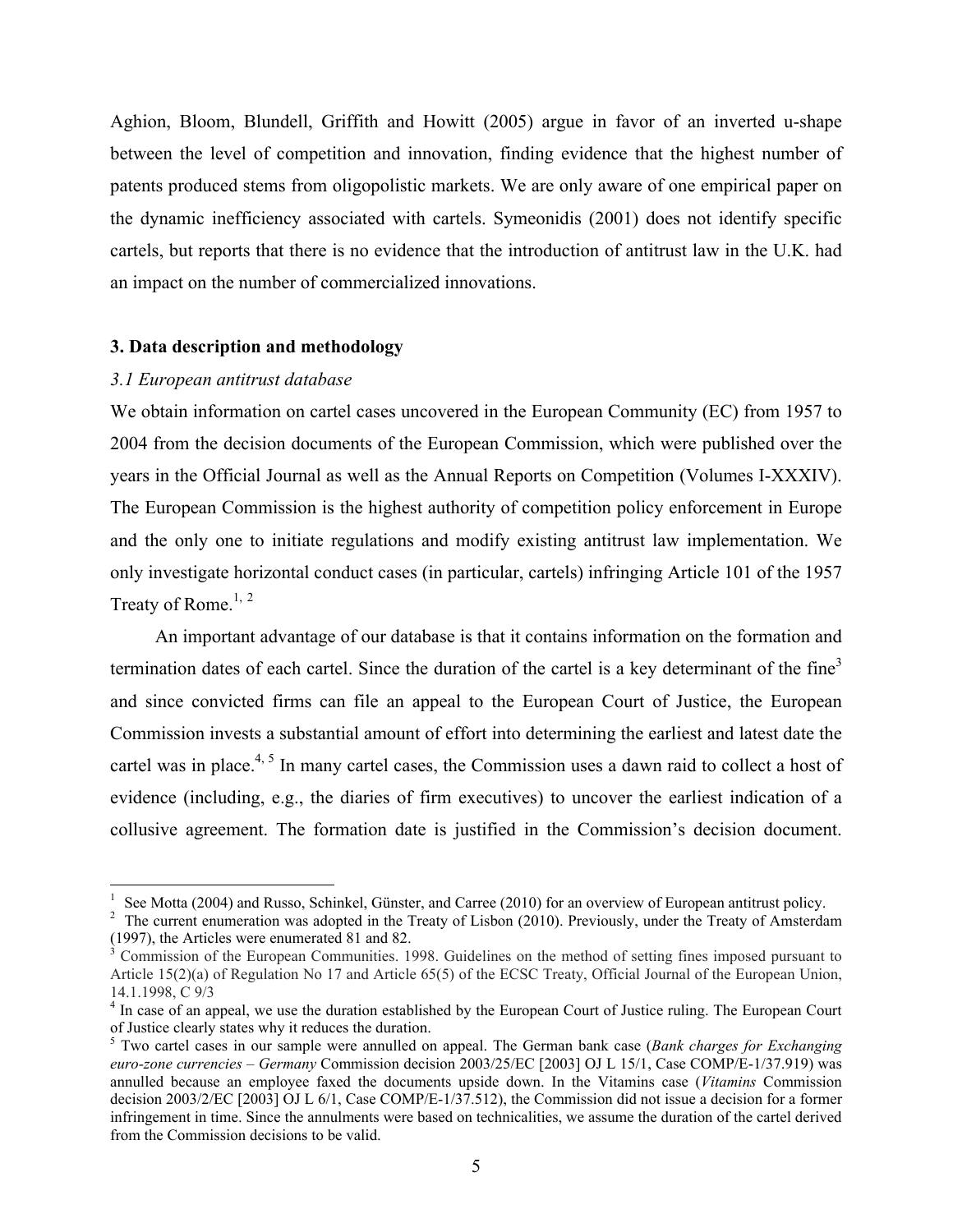Although we expect the listed formation date to be quite accurate, it cannot be ruled out that the cartel was already active before this date, in which case it is less likely that we find a structural break in the performance and efficiency of the cartel members around the formation date.

For 51 per cent of cartel cases, we take the Commission's investigation date as the termination date of the cartel. The termination of a cartel as a result of antitrust action is unlikely to be endogenously related to the performance and efficiency of the member firms, which may allow us to make stronger statements about causality than prior studies – especially those on xinefficiency and dynamic inefficiency. In 38 per cent of all cases, the Commission concluded that the cartel had already been terminated before the decision and we take this earlier termination date instead. It is not evident that an antitrust conviction leads to the end of the anticompetitive conduct (e.g., Crandall and Winston, 2003). At the same time, there is considerable evidence that convictions have a substantial impact on the profit margins of the convicted firms (Feinberg, 1984b; Madhavan, Masson, and Lesser, 1994). Other studies (e.g., Bosch and Eckard 1991; Günster and van Dijk, 2010) document a significant decline in the stock market value of firms involved in antitrust convictions that is considerably greater than the associated fines and legal costs, which suggests that the market expects a decrease in future profitability. To the extent that the cartels stay in place beyond the termination date identified by the Commission, we bias the results against finding an impact of cartels on economic efficiency.

A second advantage of our database is that a substantial number of firms involved in European cartel infringements over the past few decades are publicly listed, which enables us to obtain detailed information on the performance and efficiency of the cartel members based on their published financial statements. Another interesting aspect of our sample is that – despite the fact that all cartel infringements affected the European market, which is a prerequisite for a Commission's investigation – the firms involved are incorporated in many countries around the world. In total 35 per cent of cartels in our sample are international, in the sense that they are formed by firms incorporated in different countries (See Table 1).

### *3.2 Sample and data sources*

From 1964 to 2004, the Commission formally decided on 301 antitrust infringement cases (Carree, Günster and Schinkel, 2010). In the 301 infringement cases, a total of 1,519 parties were convicted. We discard firms that are not publicly listed. For all unlisted companies, we check whether the company has a parent controlling 100 per cent of the company – in which case we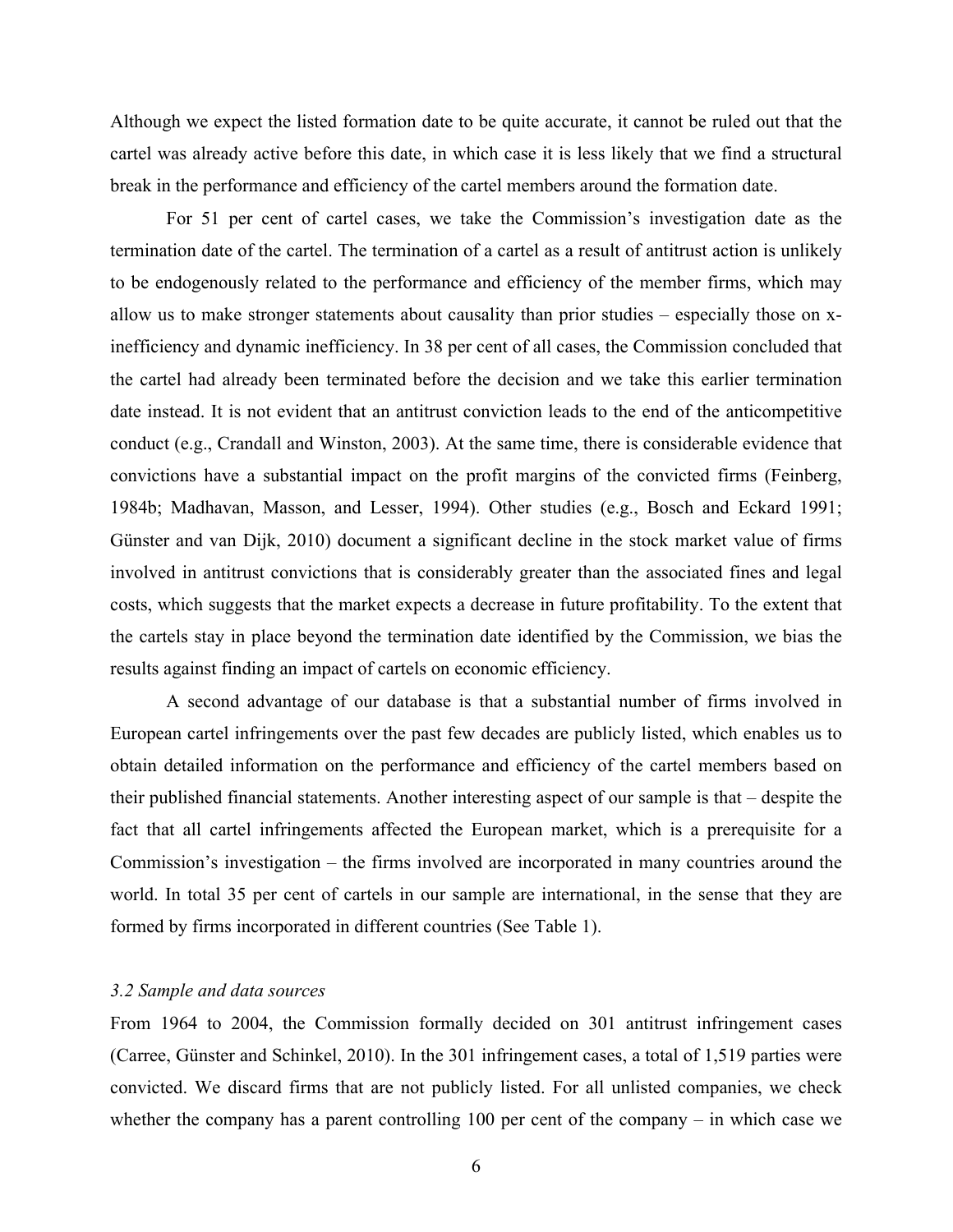include the parent in the dataset. We also discard firms that went public or private during the cartel period and firms that were acquired during the cartel period. The coverage of firm-specific financial statement information by Worldscope (part of Thomson One Banker) starts in 1980. Because we require data prior to the cartel period, we exclude cartel cases that started before 1983 so that we can obtain at least 3 years of pre-cartel data. Our final sample includes 141 publicly listed firms involved in 49 European cartel infringements between 1983 and 2004. A total of 44 firms were involved in more than one cartel during our sample period. The firm with the highest count of infringements is Elf Aquitaine SA with a total of five. There is no firm appearing four times. A couple of firms appear twice or three times. Typically, they are active in the chemical sector and formed cartels in multiple submarkets simultaneously (Stephan, 2010). The sample includes firms from 22 different countries active in a wide range of industries. Japanese and American firms constitute the maximum share followed by Germany and France.

We use information on the names of the involved parties, their OECD industry and country of incorporation, the starting date and the duration of the cartel, the date of the final decision, the cartel conduct, the ringleader (the initiating firm in charge of coordination), and the number of firms in the cartel from the Commission's decision documents.

We obtain annual data on the profitability (return on assets, or ROA, computed as net income over total assets), labor productivity (sales over employees), and innovation (R&D expenses over total assets and over sales) of the individual firms involved in the cartel from the financial statement information in Worldscope. To facilitate comparison of labor productivity across firms, we express sales in US\$. Currency denominations do not affect our other variables, which are ratios of two variables that are both expressed in monetary units. We note that the theoretical prediction of the impact of cartel formation on sales is ambiguous, as an increase in prices can be fully or partially offset by a decrease in output. But even if sales decrease, the development of sales over employees before, during, and after the cartel is still informative about productive efficiency. Lower sales per employee during the cartel period would indicate reduced productive efficiency through a reluctance of the firms to reduce the number of employees when production decreases. The reason we use investments in R&D rather than R&D output (for example, the number of patents obtained) is that it is harder to uncover a direct link between the results of R&D investments (which often take years to materialize) and the relatively short cartel period. In addition, we are interested in the incentive to innovate which is better represented by spending than by patenting. The latter represents rather the quality or capability of a firm to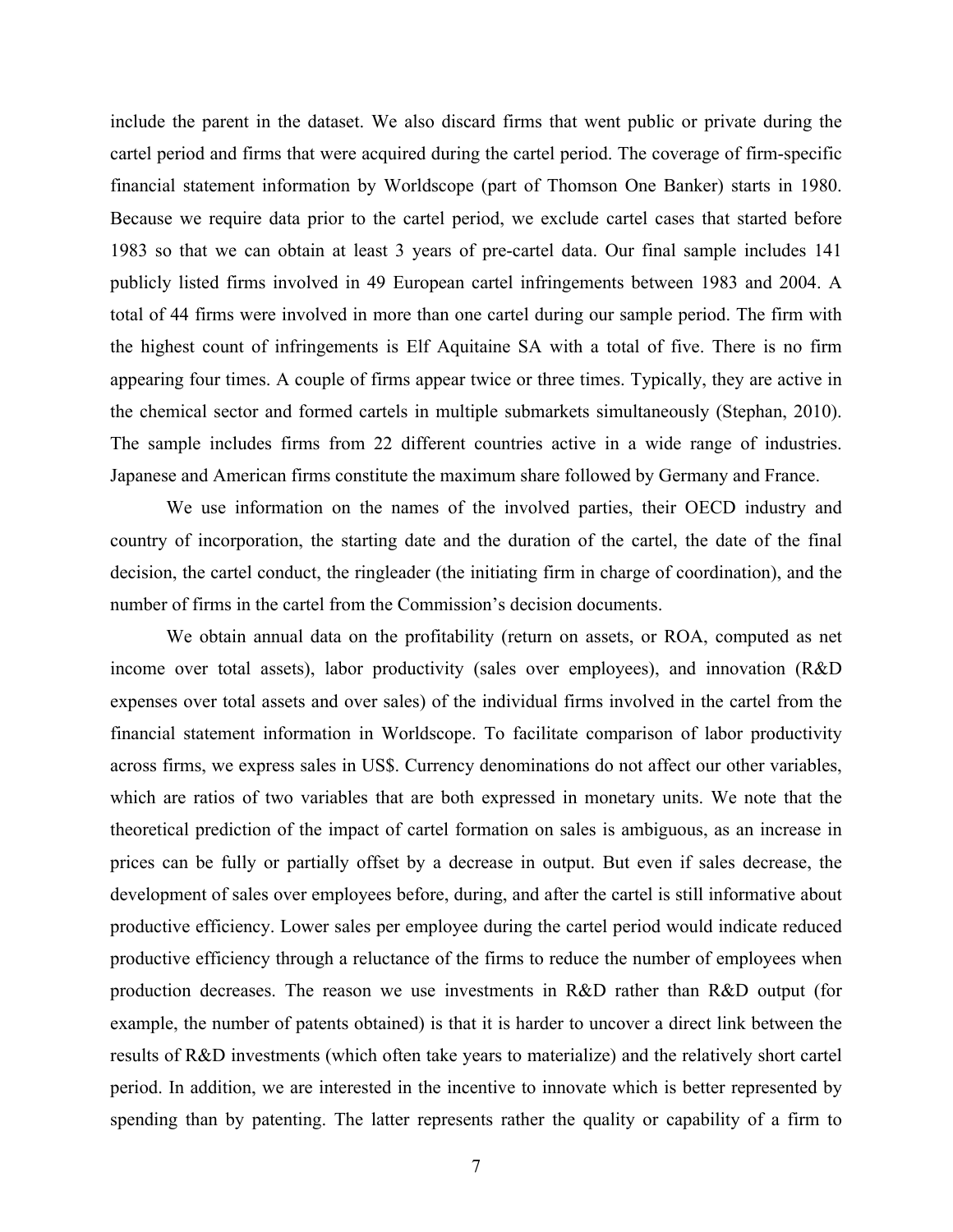undertake research. We present results for both R&D scaled by total assets and by sales to ensure that our findings are not driven by the denominator. As we observe a small number of outliers in return on assets, we winsorize this variable at the 0.5% and the 99.5% level. Our results are not sensitive to removing the winsorization, or to winsorizing at the 1% and the 99% level.

#### *3.3 Methodology*

We compare the profitability, productivity, and R&D investments of the cartel members during the cartel period with the same performance measures before the formation and after the termination of the cartel. For each cartel, we include a year in the cartel period only if at least six whole months of the year lie between the formation and the termination date of the cartel. For example, when a cartel was formed in January 2002 and was terminated in May 2003, we only consider the year 2002 as part of the cartel period. We consider the year 2001 as the last precartel year and the year 2003 as the first post-cartel year. For each firm, we take a period of five years (three years minimum) before and after the cartel to benchmark the cartel performance.

The next section presents summary statistics of the average performance and efficiency of the firms involved in the cartels over the whole period, and over the pre-/post-cartel periods and the cartel period separately. However, these initial results can be misleading to the extent that our sample contains a disproportionate number of firm-years in the cartel period for firms with abnormally poor or strong performance, independent of a cartel effect. Due to variation in the duration of the cartel and in the availability of data for the pre- and post-cartel periods, not every firm is represented equally in the cartel and the pre-/post-cartel samples. We also need to account for the possibility that the cartel period observations in our sample disproportionally stem from times of abnormally poor or strong economic conditions.

We control for these effects by estimating panels models for each of our performance measures that include both firm and year fixed effects. We note that firm fixed effects also account for any country and industry effects. We report two different sets of panel results to analyze the impact of cartel formation on the performance measures. The first model includes dummy variables for the pre- and post-cartel periods. The second model includes a dummy variable for the cartel phase as well as a number of additional explanatory variables, such as the number of firms involved, the type of economic conduct, and a dummy variable for the ringleader. All of these additional independent variables are interactions with the cartel dummy.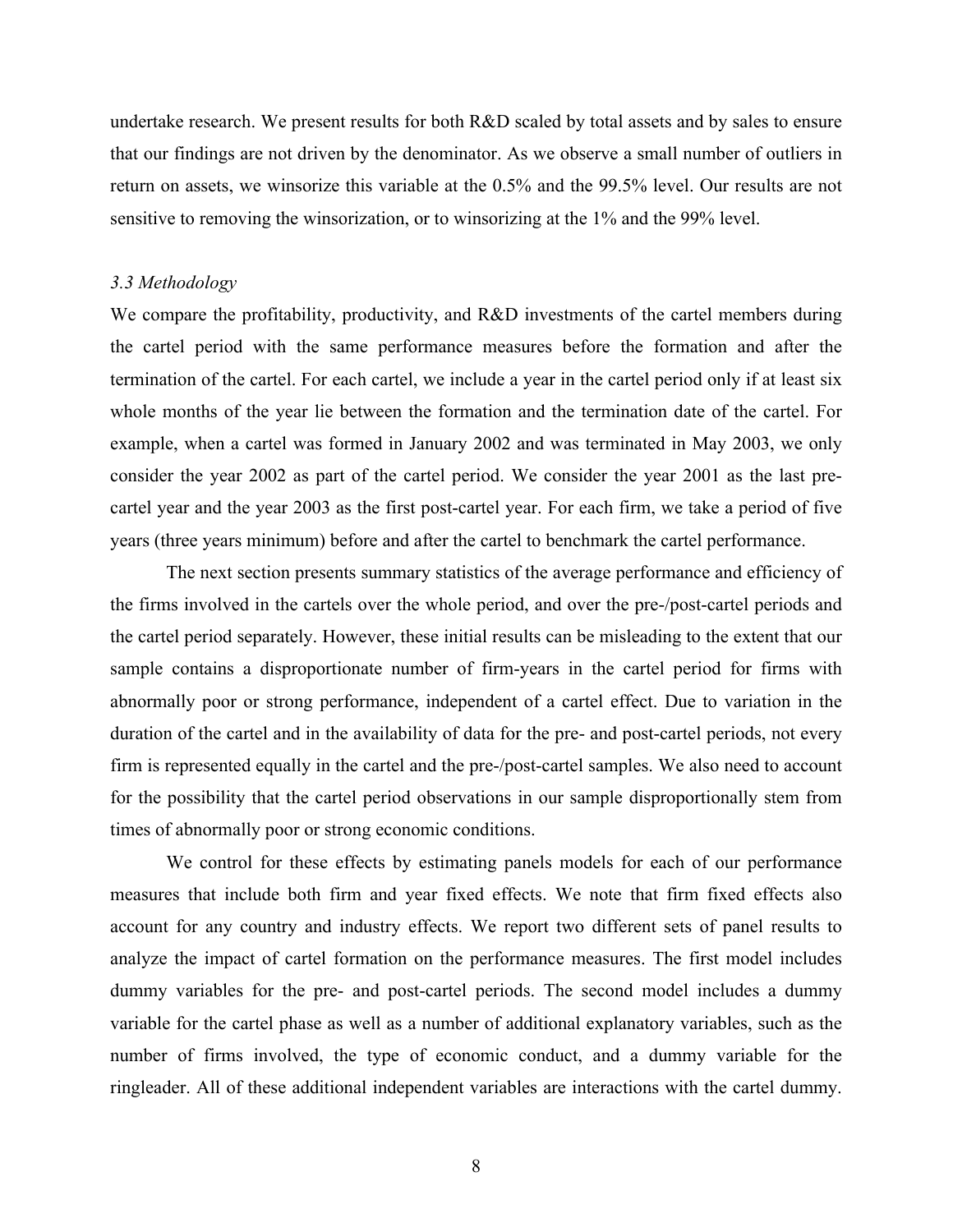We also include a trend variable for the cartel period to investigate whether there is any development in the performance of the cartel members over the duration of the cartel.

### **4. Results**

# *4.1 Summary statistics*

Table 1 reports summary statistics on the cartel level providing an overview of cartel duration and report route, number and geographic origin of cartel members, cartel type, and industry and geographic scope of the cartel. The average and median duration of the 49 investigated cartels are seven and six.<sup>6</sup> This is comparable to earlier cartel studies like Bryant and Eckard (1991), Levenstein and Suslow (2006) and Combe et al. (2008) who find mean cartel duration to be between 6 to 7 years.<sup>7</sup> The shortest cartel duration in our sample is two years. The maximum duration amounts to 16 years. Most of the cartel investigations in our sample stem from leniency applications.<sup>8</sup> Consequently, the majority of cartels were active at the onset of the investigation. A total of 28 per cent of cartel infringement is due to Commission investigations initiated by the authority itself.

In total 60 per cent of all cartels is comprised out of only European firms. Cartels consisting of European and non-European firms constitute 35 per cent of our sample. There is one case, where solely Japanese spice producers colluded and jointly exported at higher prices to the European Union.<sup>9</sup> Besides geographical diversity, the sample group also shows a large industrial diversity. The highest cartel activity is shown in the manufacturing sector (see Carree, Günster and Schinkel (2010)) with the largest shares being in chemicals and plastics, rubber and glass production. Next to the manufacturing industry, transportation shows the highest number of detected collusion. We account for sector, nationality, size and inherent firm differences using cross-sectional fixed effects. Although the sample group only covers cartels active in the European Community, the cartels do show different cartel scopes. The vast majority of the cartels are active in more than one Member State of the European Community (European market). The

 $\frac{1}{6}$  $6$  In case of an appeal, we use the duration established by the European Court of Justice ruling.

<sup>&</sup>lt;sup>7</sup> Bryant and Eckard (1991) use a hazard rate analysis to study the determinants of cartel duration of investigated cartels by the Department of Justice during 1961 to 1988. Combe, Monier and Legal (2008) repeat the study using European Commission cartel investigations from 1967 to 2003 finding similar results. Levenstein and Suslow (2006) examine determinants of cartel success measured as cartel duration and provide a meta analysis.

<sup>&</sup>lt;sup>8</sup> Commission Notice on immunity from fines and reduction of fines in cartel cases (Leniency Notice) of 18 July 1996; Commission Notice on immunity from fines and reduction of fines in cartel cases of 19 February 2002; Commission Notice on Immunity from fines and reduction of fines in cartel cases (New Leniency Notice) of 8 December 2006.

<sup>9</sup> *Food Flavor Enhancers* Commission decision 2004/206/EC [2004] OJ L 75/1, Case COMP/C.37.671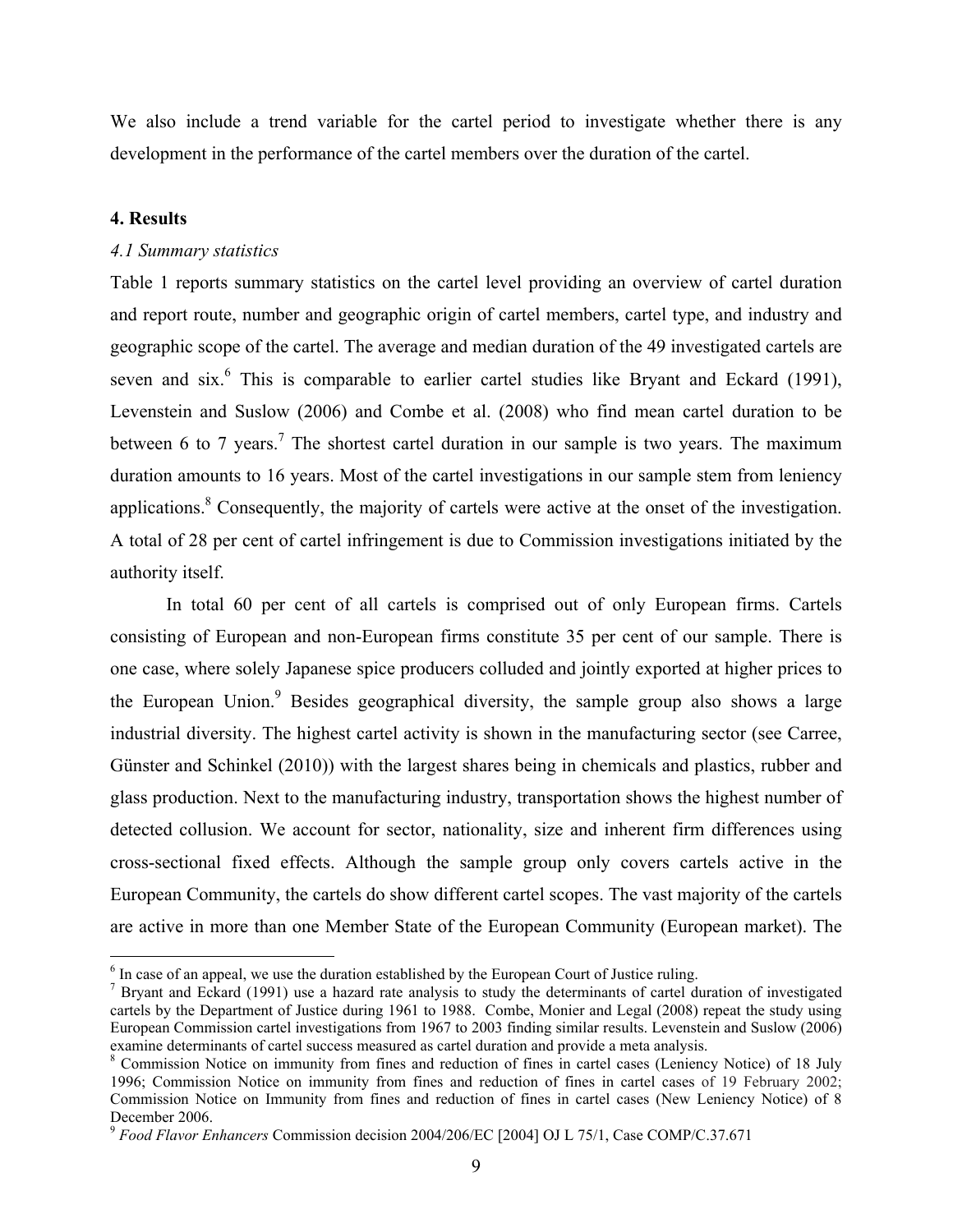remaining cartels are active globally or focus on one European country (National). We identify cartel type according to the classification in Russo, Schinkel, Günster and Carree (2010). Cartels may be of multiple types depending on the complexity of the underlying agreement. Most cartels in our sample involve some type of price-fixing and market sharing agreement.

Table 2 reports the summary statistics for the variables on the firm level. Panel (a) reports the statistics for the entire sample. Panel (b) shows the summary statistics for non-cartel period (combined pre- and post-cartel period). Panel (c) states the summary statistics for the cartel phase. The number of observations for the dependent variables in Panel (a) corresponds to those of the regression outcome. We have full information on all explanatory variables. Since there are missing observations for the series of the dependent variables, the number of observations drops. Missing values appear to be randomly spread across time. The mean of ROA is about three per cent for the larger sample. Sales over employees is almost \$400,000 on average. R&D over assets and R&D over sales are also on average around three to four per cent for the firms in our sample.

The cartel phase accounts for 40 per cent of the sample which means that the pre- and post-cartel period is jointly larger than the cartel period. About eleven per cent of all firms are ringleaders whereas in one fourth of all cases a ringleader was defined (see Table 1). Ringleaders are commonly defined by the Commission for determining the fine. They are a reason for aggravating circumstances according to the fining guidelines being a reason for increasing the imposed base fine.<sup>10</sup> A cartel has on average 14 members in our sample. Few of the cartels included in our study is complete in the sense of reporting the performance of all members.

The mean of ROA in Panel (b) is significantly lower than the one in Panel (c) indicating that during the cartel period, ROA is on average higher than during a non-cartel one. The difference is around 0.5 per cent point. Sales over employees is clearly lower during the cartel period. The difference is about \$100,000 for the two samples. The means of R&D over assets and R&D over sales are higher during the cartel phase than before and after. R&D over assets is on average 0.3 per cent point lower during the non cartel phase. The means of R&D over sales differ by one per cent. The differences in means in Table 2 may be due to both within and between effects. Between effects are largely that for example in R&D intensive industries it is more common to find a cartel. Consequently, we need regression analysis employing fixed effects on the cross section to overcome the shortcomings of within and between effects in a panel data set.

<sup>&</sup>lt;sup>10</sup> Commission of the European Communities. 1998. Guidelines on the method of setting fines imposed pursuant to Article 15(2)(a) of Regulation No 17 and Article 65(5) of the ECSC Treaty, Official Journal of the European Union, 14.1.1998, C 9/3.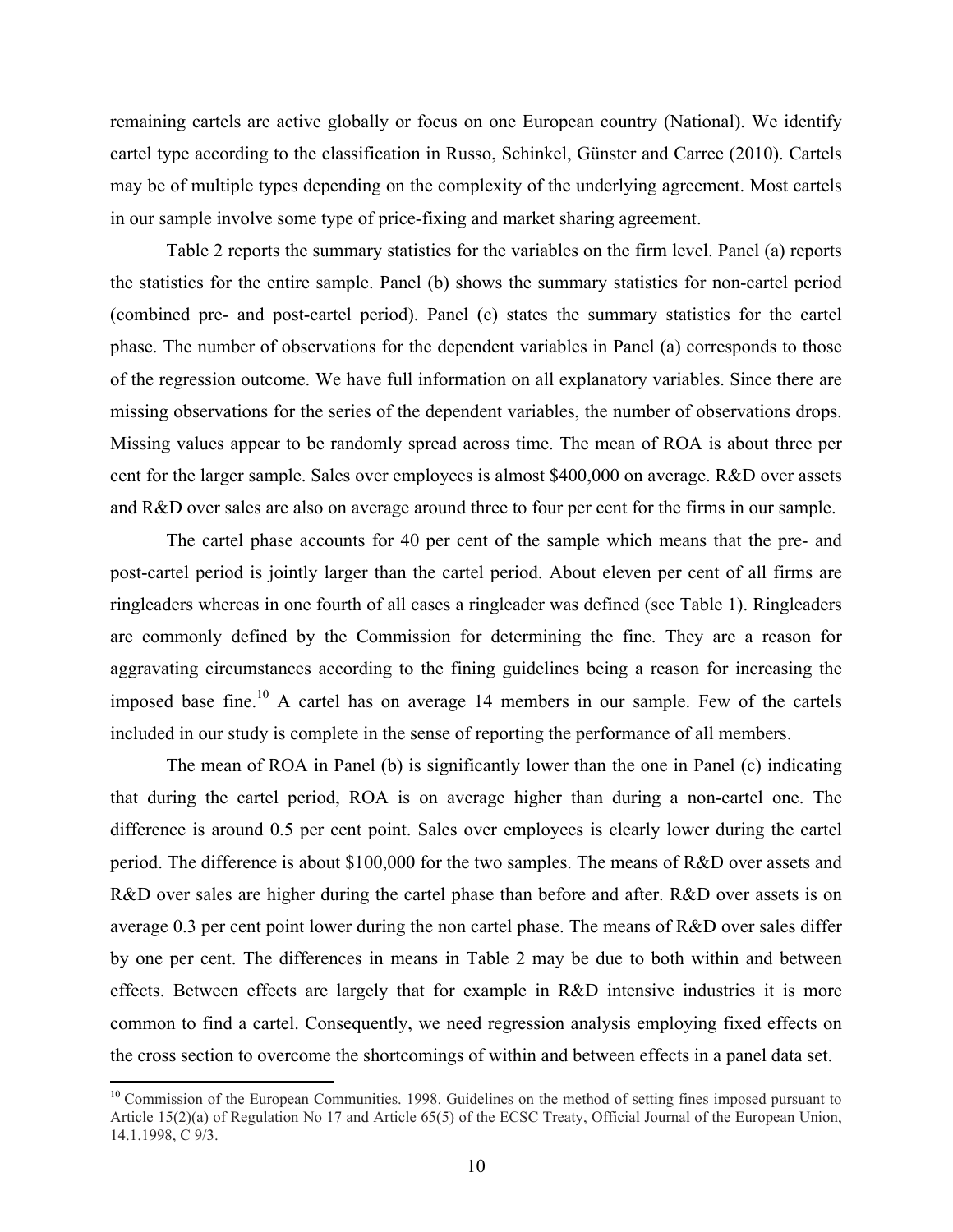#### *4.2 Regression results*

Table 3 shows the impact of cartel existence for each dependent variable focusing on the pre and post-cartel time. In all four specifications, we account for cross-sectional and year fixed effects explaining the high R², especially for the models testing innovation. By using fixed effects for the cross-sectional and the time dimension, we account for changes across firms and in the underlying general economic conditions, respectively. In all models following Table 4, we use one performance measure at the time. We start with an estimation of the determinants of ROA representing profitability, employees over sales representing (labor) efficiency, R&D expenses measuring innovation and include a pre and post-cartel dummy. The second specifications depicted in Tables 3-6 allow for time variation of the variables by introducing a cartel trend. The three models include the cartel dummy and trend as well as three additional explanatory variables: ringleader, number of parties and cartel type. All three variables are zero in the noncartel period.

The first column of Table 3 presents the pre and post-cartel period effect on profitability at the firm level. The number of observations is 2593. ROA is significantly lower after the end of the cartel and reduced by almost one per cent. Possible reasons for the insignificance of the precartel dummy are that the Commission might not be able to determine the start of the cartel precisely and for the slow rise of cartel prices initiated by the cartel members transferring only gradually into ROA. The significant drop at the end of the cartel phase is supported by Feinberg (1984a). The author finds a significant decrease of the price level after an antitrust investigation which is closed with a prohibition. Studies on the stock market reaction to antitrust prohibition decisions also find a significant drop at the investigation and decision event (Bosch and Eckard, 1981; Günster and van Dijk, 2010).

Columns 2 show the impact of pre and post-cartel indicators on the productivity measure. The column depicts employees over sales for which there are 2541 observations. The adjusted  $\mathbb{R}^2$ of the specification is 76 per cent. The post-cartel dummy is significantly positive indicating an increase in efficiency after the cartel. So either a rise in output or a reduction in employees cause the change since an increase in price above the output effect is quite unlikely. Since the cartel start might be more difficult to prove than the end of a cartel for the Commission like with ROA, we find a significantly negative coefficient for the pre cartel period. An alternative explanation might be that the cartel members produce even less efficient before the cartel formation. Possibly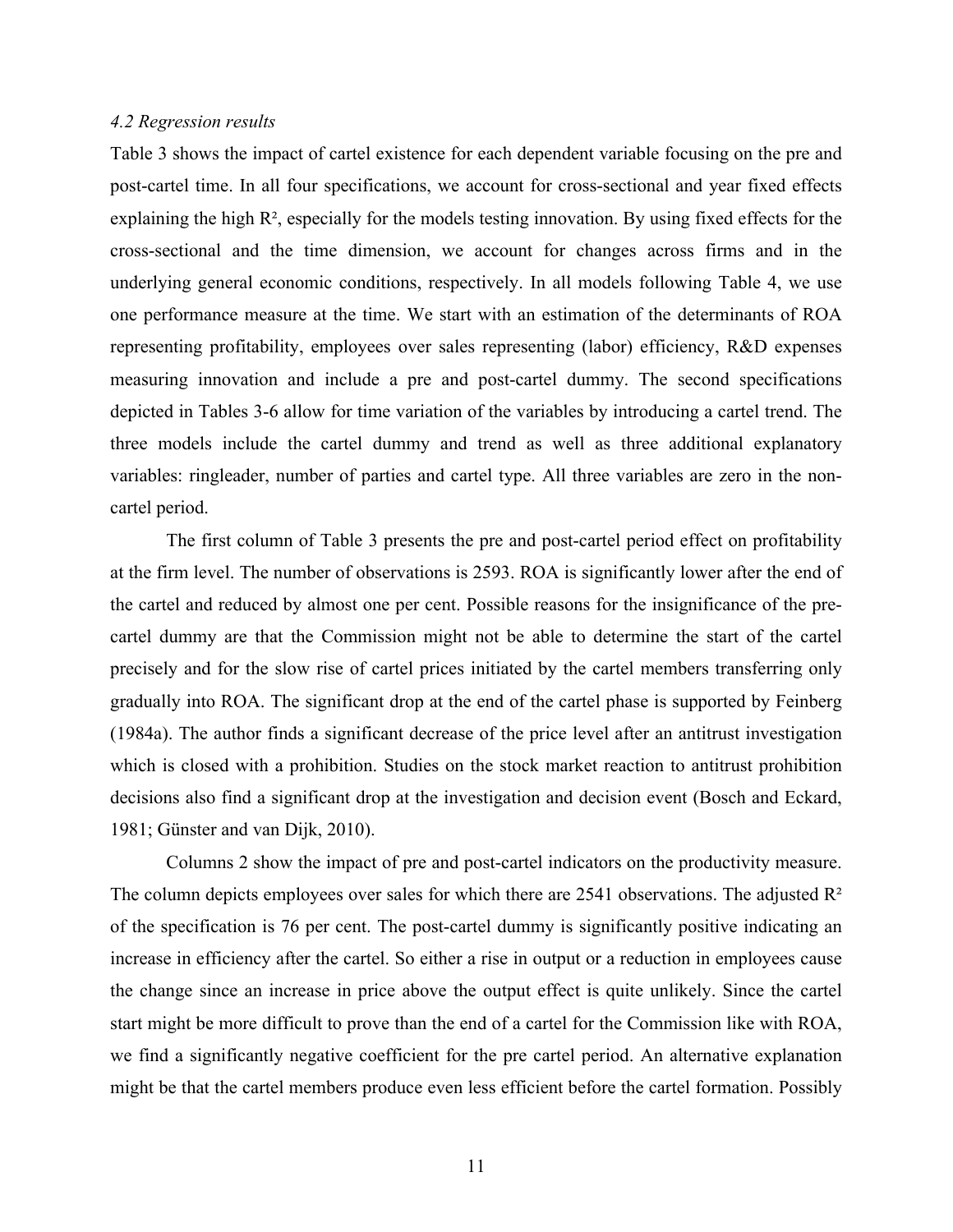a down turn or restructuring of the industry take place being an incentive to form a cartel in the first place.

Columns 3-4 of Table 3 show the results for the two measures of innovation. The sample size is significantly lower as the one for ROA because of missing observations when retrieving R&D expenses from Worldscope. The adjusted R<sup>2</sup>s for both variables are around 90 per cent which is mainly explained by the inclusion of fixed effects for the time and firm dimension. Before and after a cartel phase, R&D expenses over sales are significantly higher than during a cartel phase. Going from a phase without horizontal agreements to a phase with those agreements, decreases the R&D expenses over sales by about 0.2 per cent point. Once the cartel ended R&D expenses over sales rise again by 0.2 per cent on average. R&D over assets are only significantly different from the cartel phase prior to its existence. On average, R&D expenses over assets are 0.2 per cent higher prior to the cartel phase. A possible explanation for the insignificance of the post-cartel dummy for R&D expenses over assets might be the lack in profitability to be invested into R&D caused by a significant reduction in profit. For the latter see the results on ROA.

Table 4 focuses on profitability of cartels extending the analysis by allowing for time varying effects inside the cartel phase (incorporated as a cartel trend) and additional explanatory variables, which are apart from the trend all interaction terms with the cartel dummy. The adjusted  $\mathbb{R}^2$  is 36 per cent. In the first model, which focuses on the cartel phase, there is a sizeable impact of 0.5 per cent point during the cartel phase. When adjusting for time variation during the cartel phase, the trend is significant at any common significance level, indicating that a gradual rise of 0.1 cent in cartel profitability might represents cartel outcomes better. The gradual increase may better explain cartel profitability because cartel members might renegotiate prices at higher levels step wise.

The third specification of ROA includes three additional explanatory variables: ringleader, number of parties and cartel type which are all interaction terms with the cartel dummy. When including these additional measures, we find a significant impact of the trend indicating that cartels increase their performance gradually which is in line with the survey of Bulotova (2008). The rise in profitability is 0.1 per cent point per year for all cartel members. The number of parties, the type of cartel agreement and being a ringleader do not significantly contribute to explaining cartel profitability in our study. Focusing on allocative inefficiency, there is some indirect evidence that cartel firms seem to significantly promote this type of inefficiency.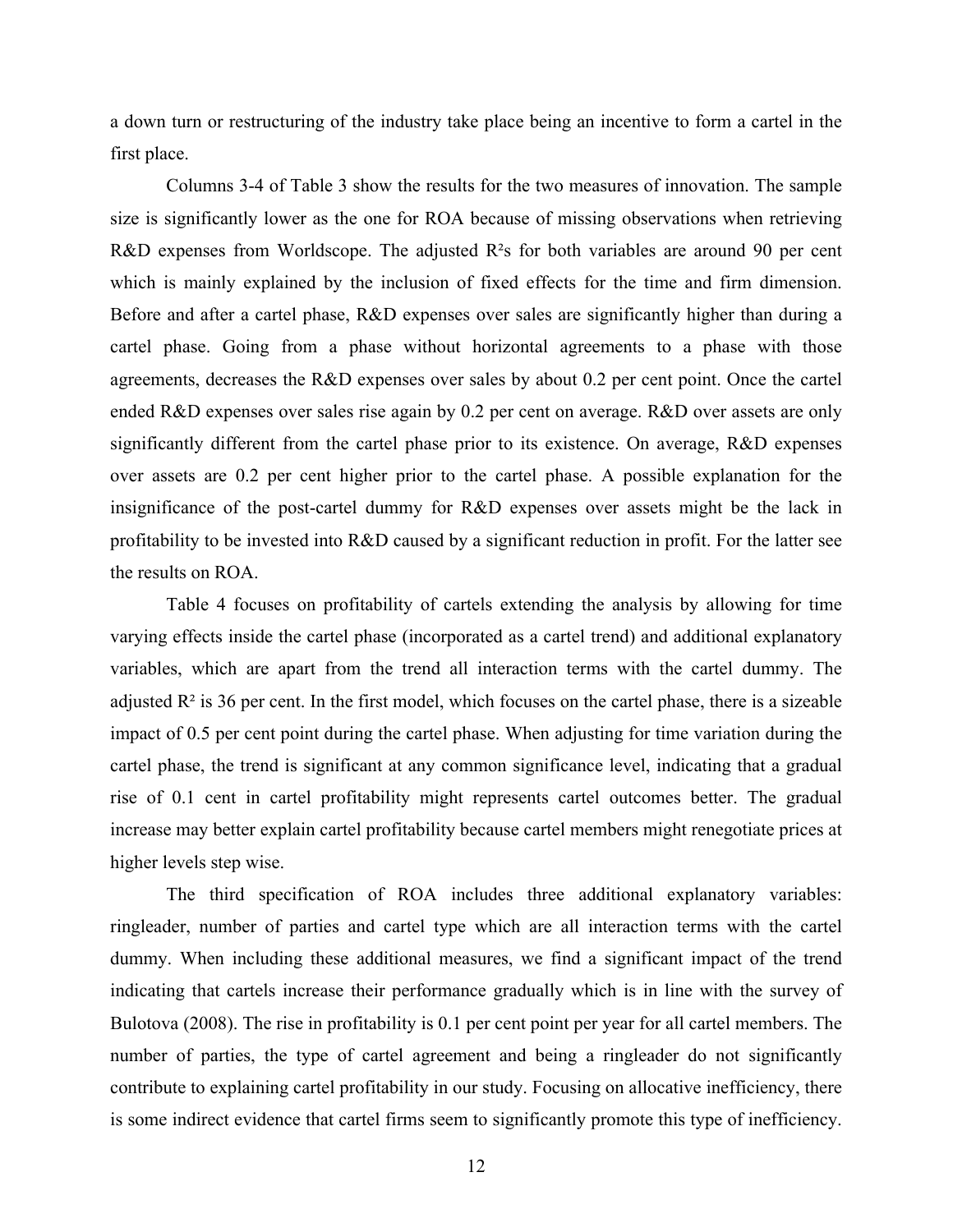Taking a crude measure defining the dead weight loss as a half profit (Harberger, 1954) indicates that societal welfare decreases by 0.05 per cent over the cartel period.

For productive efficiency, we focus on the determinants sales over employees. Table 5 shows the results of a model with cross-section and time fixed effects included. The adjusted R²s for the three models is 76 per cent. The base model including only a cartel dummy shows no decrease in terms of productivity and thereby efficiency during the cartel period. We find an impact on productivity when distinguishing for the number of parties, type of cartel, ringleader, cartel and cartel trend. There is a drop by about \$100,000 in (labor) productivity. The ringleader reduces either output or the number of employees even further than all other members. Price fixing cartels work more efficiently than all other types of cartels or reduce output less. With prices fixed firms may concentrate upon lowering costs per unit to improve profitability. In analogy, a higher number of parties leads to operating more efficiently or less output reaction, which might be seen as an indication for cheating. Conclusively, Leibenstein's idea about xinefficiency which in our model relates to a decreased productivity is backed. As with missing incentives to stay competitively by innovating and being cost-conscious, firms in cartels seem to show a 'quiet life' effect in terms of productivity in the absence of tight competition. The 'quiet life' effect is most pronounced for ringleaders, least pronounced for price-fixing cartels and decreasing with the number of cartel members.

Table 6 shows the results of the impact of cartel existence on the amount of R&D investments. Columns indicated with (a) and (b) refer to R&D expenses over assets and R&D expenses over sales, respectively. The numbers of observations are 1619 and 1915 for both samples, respectively, which is significantly smaller than for the other variables because R&D expenses are often not retrievable from Worldscope. The adjusted R²s for all models are around 90 per cent being mainly due to the incorporation of cross-section and time fixed effects.

R&D expenses over assets drops significantly by 0.2 per cent point during the cartel time horizon. When adding a cartel trend, the two variables offset each other's impact. When adjusting for ringleader, parties, and cartel type, the trend is significantly negative indicating a 0.02 per cent point decline in R&D expenses over assets per year in which the firm is member of a cartel. Firms being part of a price fixing cartel invest even less in R&D than firms in for example market-sharing, quota-setting and export cartels. Having guaranteed prices apparently demotivates product and/or process innovation.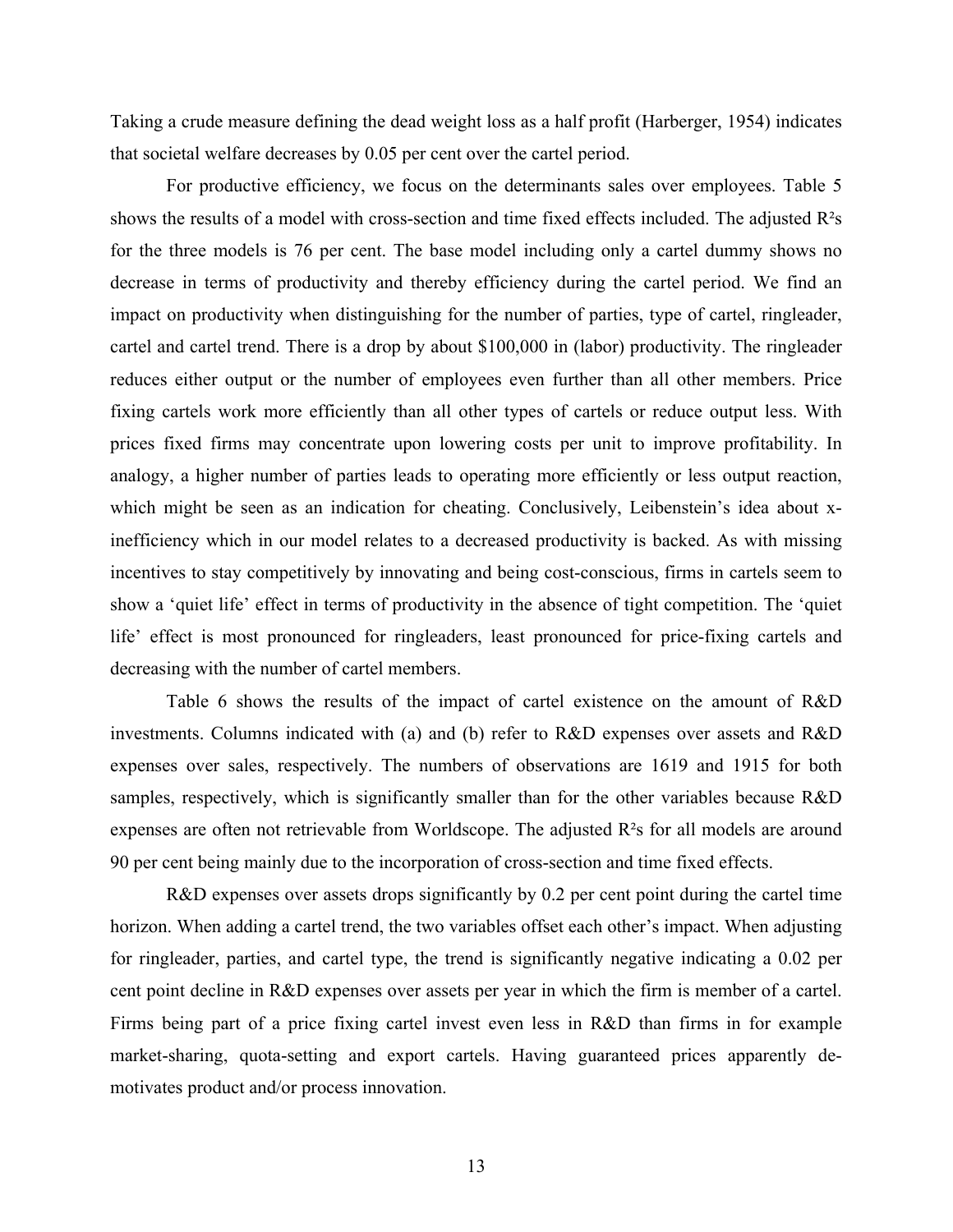The results on R&D expenses over sales confirm the results found for R&D expenses over assets partly. During the cartel, R&D expenses over sales drop by 0.2 per cent point which is a little bitmore pronounced change than for R&D expenses over assets. When including a cartel trend, the adjusted  $\mathbb{R}^2$  slightly improves and the trend is statistically significant, indicating a gradual decline by 0.06 per cent. When adding the ringleader dummy, the number of parties and the dummy indicating a price fixing cartel, the cartel trend becomes slightly larger. In addition, the number of parties is significant at the five per cent significance level. It has a positive impact on the amount spent on innovation. Since the likelihood of a cartel breakup increases with the number of members, the participating firms might want to be prepared for a potential resolution and consequently, invest more (Stigler 1964; Levenstein and Suslow, 2006). The results on innovative efforts clearly support the conclusion of the model by Arrow (1962) showing that a lack of competition leads to a lack of incentives to innovate. The longer the noncompeting phase lasts, the stronger is the impact of the missing incentive. Consequently, cartels are decreasing social welfare in form of decreasing dynamic efficiency.

#### **5. Conclusions**

The main aim of our research concentrates on determining the impact cartels have on profitability, productivity and innovation. Based on existing efficiency theories, three hypotheses concerning cartel formation on profitability, productivity and innovation exist. Profitability should accordingly increase during cartel periods with respect to pre and post-cartel times. Productivity and innovation should decrease as the lack of competition fosters a reduction in competition for innovation and efficiency. The Schumpeterian hypothesis argues for the contrary though in the case of innovation. We test these hypotheses with the help of four different financial indicators representing profitability, the incentive to innovative and productivity.

The first hypothesis predicts an increase in profitability during cartel years. The hypothesis is based on the assumption that firms raise their prices when jointly monopolizing a market. The model explaining ROA provides strong evidence supporting an increase in profitability. Profitability rises over time gradually. The number of parties, the type of cartel and being a ringleader do not seem to influence the rise of profitability during a cartel period.

Secondly, we predict a decrease in productivity during cartel years. The hypothesis is based on the productive efficiency theory assuming a lower level of productivity when firms face less competition because they then have fewer incentives to adopt the most efficient technologies,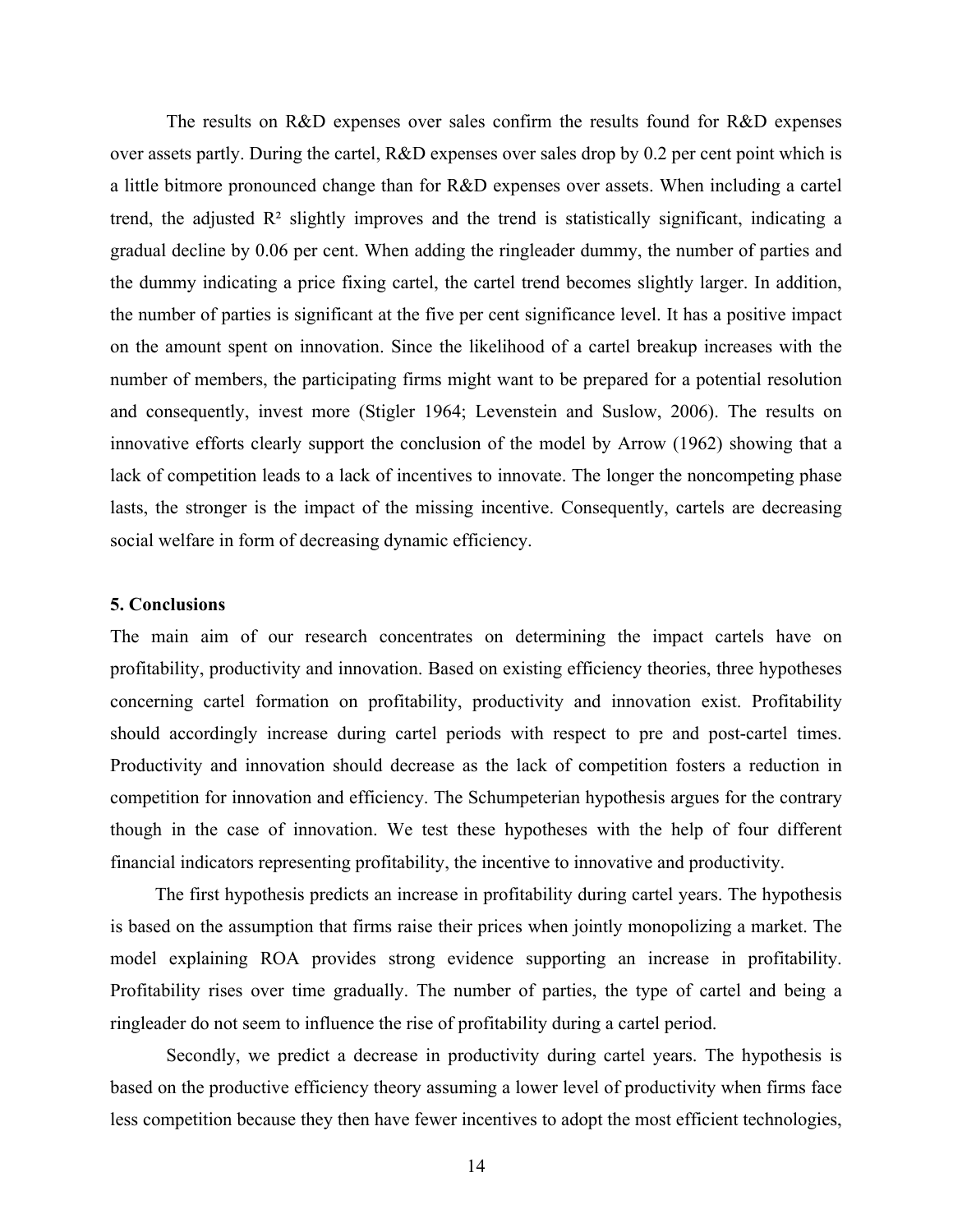produce at minimum costs etc. resulting into x-inefficiency. The regression on the determinants of sales over employees supports this hypothesis. Especially the cartel trend indicates a 'quiet life' effect to be at work. Since we use sales over employees, our study has a limitation. Sales are equal to price times quantity. Hence, changes in our measure may be due to changes in both real productivity (output over employees) and in the price level of products sold. It is likely that the price level goes up during the cartel phase, hence, our measure presumably only underestimates the real productivity decreases during the cartel period.

Finally, we hypothesize a decrease in innovation during cartel years. The hypothesis is based on the dynamic efficiency theory assuming a decrease in innovation when firms face less competition. To test this hypothesis, we investigate two innovation variables: R&D expenses relative to assets and R&D expenses relative to sales. Although these variables do not measure innovation output, they do measure the incentive to invest in new products and technologies. The empirical results for both variables show a decrease during cartel years.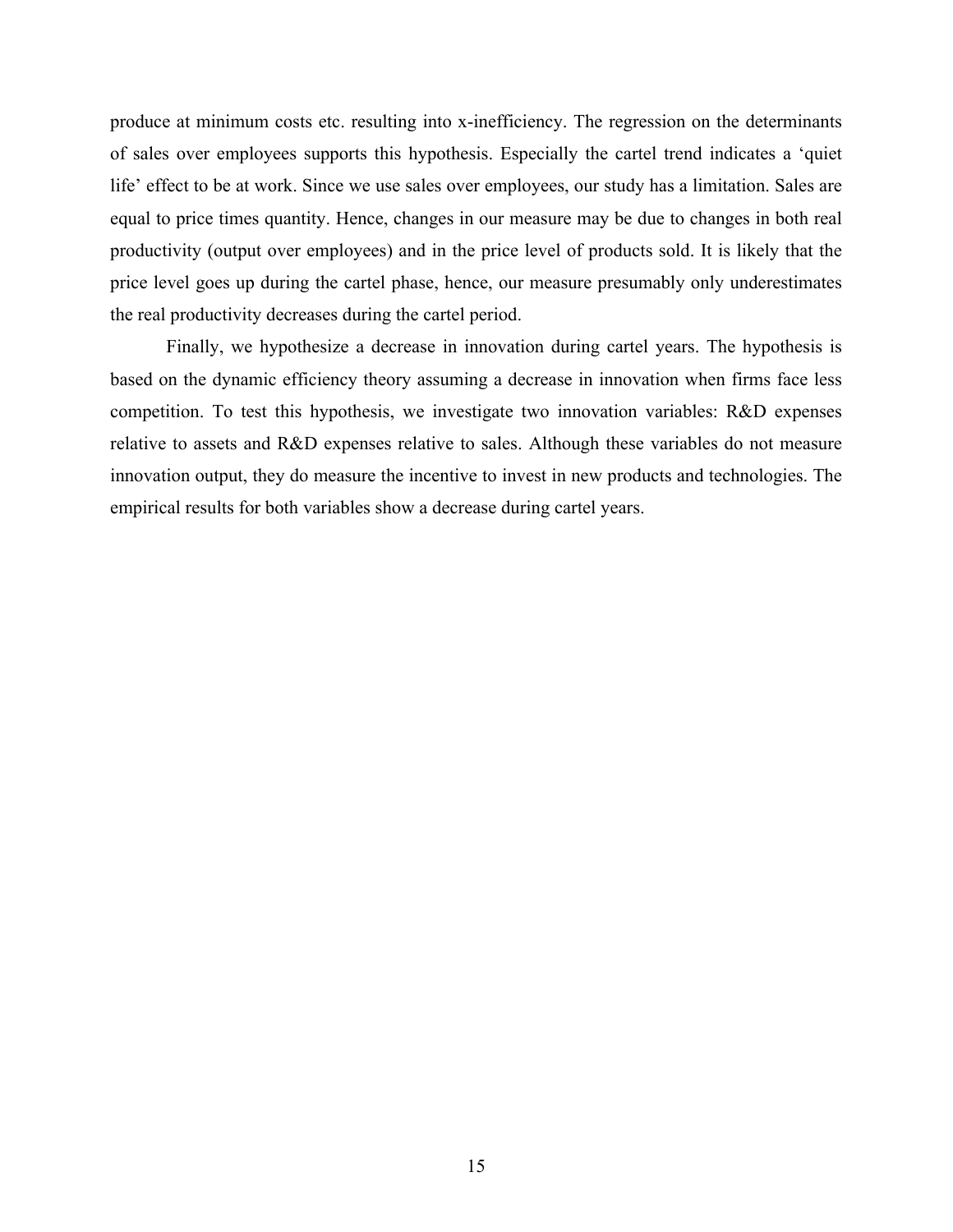#### **References**

- Aghion, P. and Howitt, P. (1992). A Model of Growth through Creative Destruction, *Econometrica,* 60, 323-351.
- Arrow, K. (1962). Economic Welfare and the Allocation of Resources for Invention, in R.R. Nelson, *The Rate of Inventive Activity*, Princeton University Press, 609-625.
- Asch, P., and Seneca, J.J. (1975). Characteristics of Collusive Firms, *Journal of Industrial Economics*, 23, 223-237.
- Baker, J.B. (2003). The Case for Antitrust Enforcement. *Journal of Economic Perspectives*, 17, 27-50.
- Berger, A.N., and Hannan, T.H. (1998). The Efficiency Cost of Market Power in the Banking Industry: A Test of the Quiet Life and Related Hypotheses, *Review of Economics and Statistics*, 80, 454-465.
- Bolotova, Y. (2010). Cartel Overcharges: An Empirical Analysis, *Journal of Economic Behavior and Organization*, forthcoming*.*
- Bosch, J.C., and Eckard, E.W. (1991). The Profitability of Price Fixing: Evidence from Stock Market Reaction to Federal Indictments. *Review of Economics and Statistics*, 73, 309-17.
- Bryant, P., and Eckard, E. (1991). Price Fixing: The Probability of Getting Caught, *Review of Economics and Statistics*, 73, 531-536.
- Button, K.J., and Weyman-Jones, T.G. (1992). Ownership Structure, Institutional Organization and Measured X-Efficiency, *American Economic Review*, 82, 439-445.
- Carree, M., Günster, A., and Schinkel, M.P. (2010). European Antitrust Policy: An Analysis of Commission Decisions, 1964-2004. *Review of Industrial Organization*, 36, 97-131.
- Combe, E., Monnier C., and R. Legal, (2008). The Probability of Getting Caught in the European Union, *Working Paper*, Conseille de la Concurrence
- Combe, E., and Monier, C. (2009). Fines against Hard Core Cartels in Europe: The Myth of Over Enforcement. *Concurrences*, 4, 41-50.
- Connor, J., and Bolotova, Y. (2006). Cartel Overcharges: Survey and Meta-analysis, *International Journal of Industrial Organization*, 24, 1109-1137.
- Cournot, A.-A. (1838). *Recherches sur les Principes Mathématiques de la Théorie des Richesses* (In English: *Researches into the Mathematical Principles of the Theory of Wealth*), Dunod.
- Crandall, R.W., and Winston, C. (2003). Does Antitrust Policy Improve Consumer Welfare? *Journal of Economic Perspectives*, 17, 3-26.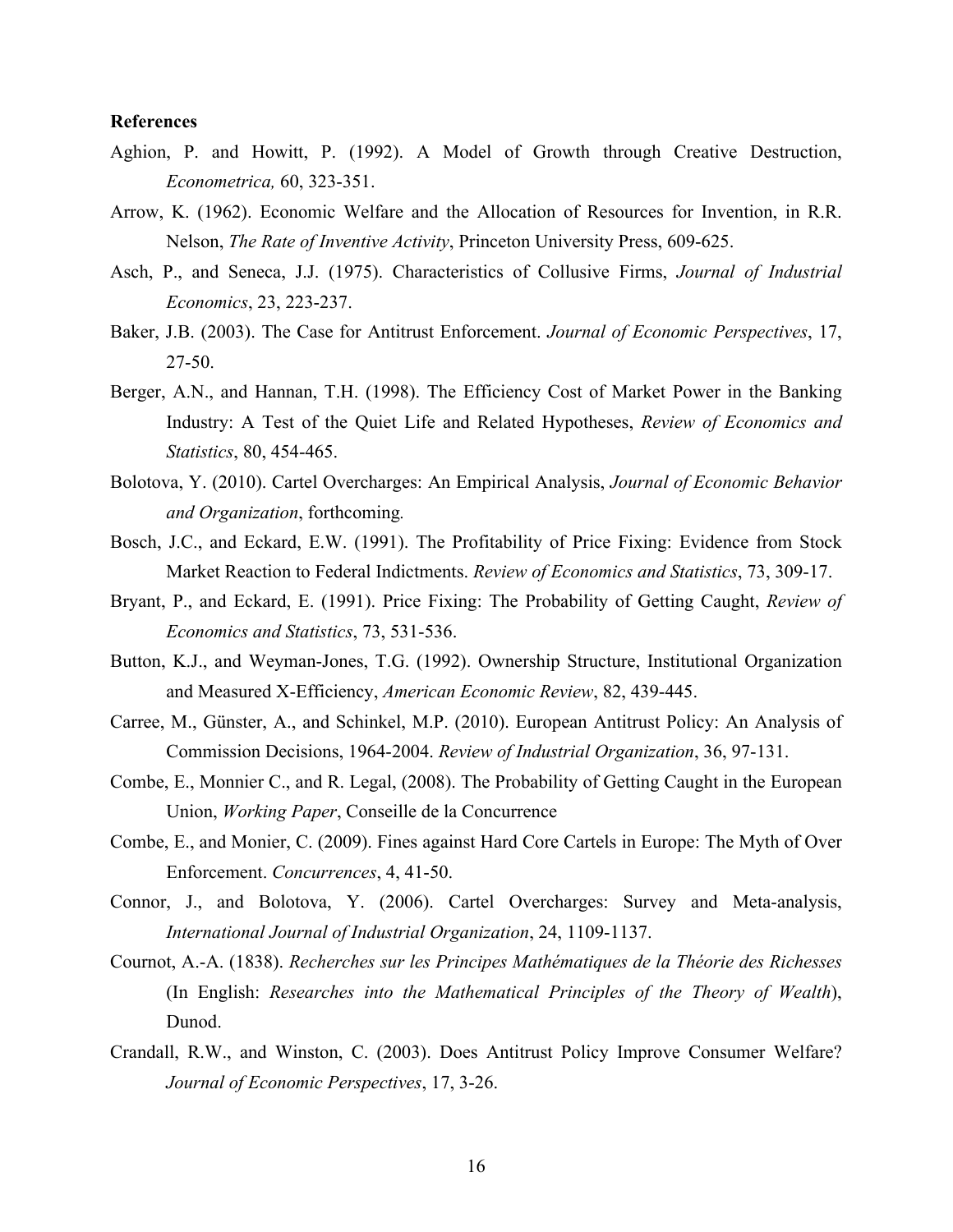- Demsetz, H. (1969). Information and Efficiency: Another Viewpoint, *Journal of Law and Economics*, 12, 1-12.
- Feinberg, R.M. (1984a). The Timing of Antitrust Effects on Pricing, *Applied Economics,* 16, 397- 409.
- Feinberg, R.M. (1984b). Strategic and Deterrent Pricing Responses to Antitrust Investigations, *International Journal of Industrial Organization*, 2, 75-84.
- Finkelstein, M.O., and, Levenbach, H. (1983). Regression Estimates of Damages in Price-Fixing Cases, *Law and Contemporary Problems*, 46, 145-169.
- Genesove, D., and Mullin, W.P. (2001). Rules, Communication, and Collusion: Narrative Evidence from the Sugar Institute Case, *American Economic Review*, 91, 379-398.
- Geroski, P., (1994), *Market Structure, Corporate Performance and Innovative Activity*, Oxford: Clarendon Press.
- Grabowski, H.G. (1968). The Determinants of Industrial Research and Development: A Study of the Chemicals, Drug, and Petroleum Industries, *Journal of Political Economy*, 72, 292- 306.
- Günster, A., and van Dijk, M.A. (2010). The Impact of European Antitrust Policy: Evidence from the Stock Market, *Working Paper*, ETH Zurich / Erasmus University Rotterdam.
- Gupta, B. (1997). Collusion in the Indian Tea Industry in the Great Depression: An Analysis of Panel Data, *Explorations in Economic History*, 34, 155-173.
- Harberger, A. C. (1954). Monopoly and Resource Allocation, *American Economic Review,* 44(2), 77-87.
- Levenstein, M., and Suslow V.Y. (2006). What Determines Cartel Success?, *Journal of Economic Literature*, 44, 43–95.
- Leibenstein, H. (1966). Allocative Efficiency vs. X-efficiency, *American Economic Review*, 56, 392-415.
- Madhavan, A.N., Masson, R.T., and, Lesser, W.H. (1994). Cooperation for Monopolization? An Empirical Analysis of Cartelization, *Review of Economics and Statistics*, 76, 161-175.
- Marshall A. (1890). *Principles of Economics*. Ed. 8<sup>th</sup>. London: Macmillan (1920).
- Marshall A. (1892). *Elements of Economics of Industry*. Ed. 3<sup>rd</sup>. London: Macmillan (1964).
- Motta, M. (2004). *Competition Policy: Theory and Practice*, Cambridge: Cambridge University Press.
- Nickell, S. (1996). Competition and Corporate Performance, *Journal of Political Economy*, 104, 724-746.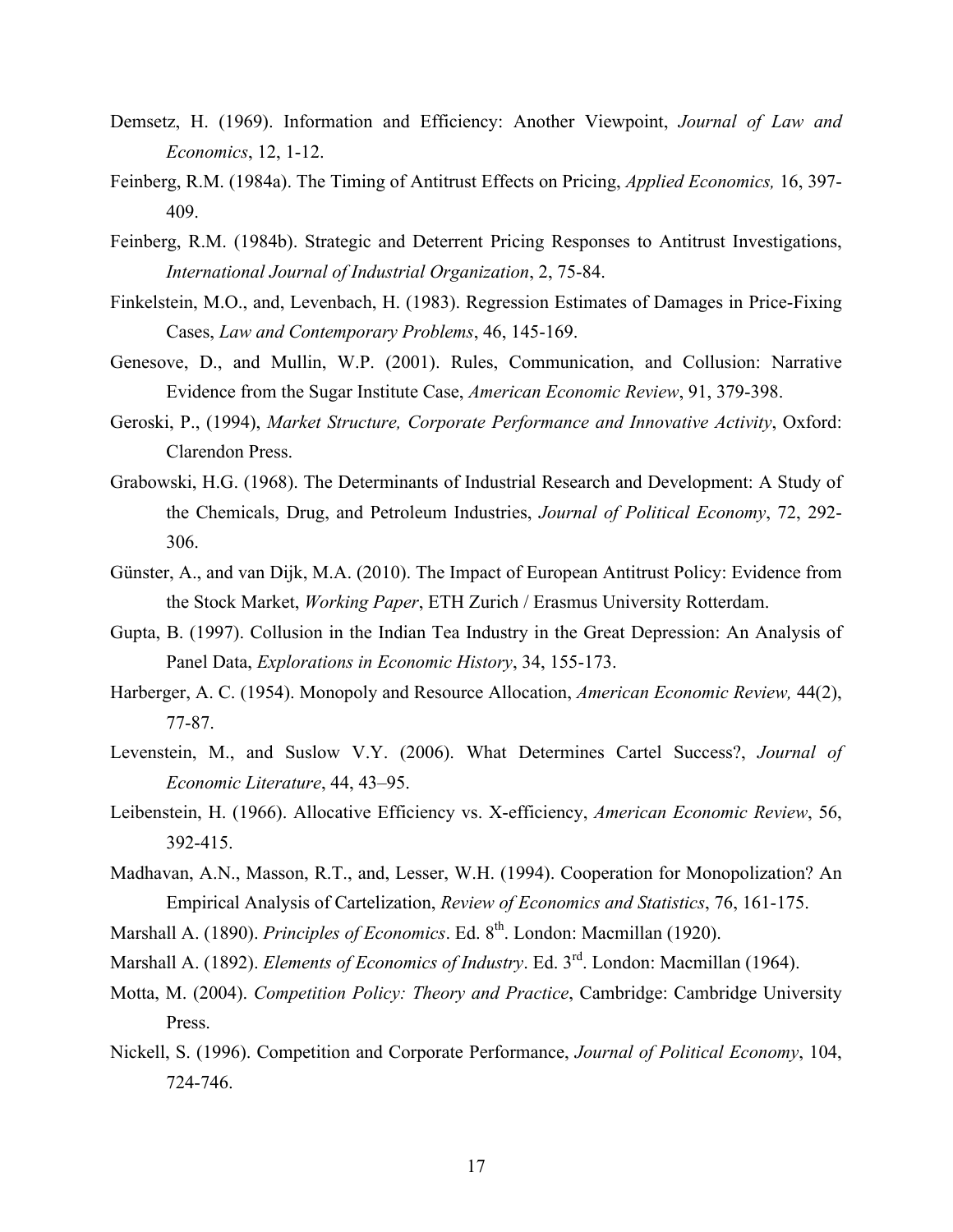- Porter, R.H. (1983). A Study of Cartel Stability: The Joint Executive Committee, 1880-1886, *Bell Journal of Economics*, 14, 301-314.
- Röller, L.H., and Steen, F. (2006). On the Workings of a Cartel: Evidence from the Norwegian Cement Industry, *American Economic Review*, 96, 321-38.
- Russo, F., Schinkel, M.P., Günster, A., and Carree, M., (2010). *European Commission Decisions on Competition: Economic Perspectives on Landmark Antitrust and Merger Cases*, Cambridge: Cambridge University Press.
- Schumpeter, J. (1912). *Theorie der Wirtschaftlichen Entwicklung*, (In English: *Theory of Economic Development*), Leipzig: Duncker & Humblot.
- Symeonidis, G. (2001). Price Competition, Innovation and Profitability: Theory and UK Evidence, in Levenstein, M.C., and Salant, S.W. (eds), *Cartels*, The International Library of Critical Writings in Economics series, Edward Elgar, 2007. Also available as CEPR Discussion Paper No. 2816.
- Stigler, G. (1964). A Theory of Oligopoly, *Journal of Political Economy*, 72, 44-61.
- Taylor, J. (2002). The Output Effects of Government Sponsored Cartels During the New Deal, *Journal of Industrial Economics*, 50, 1-10.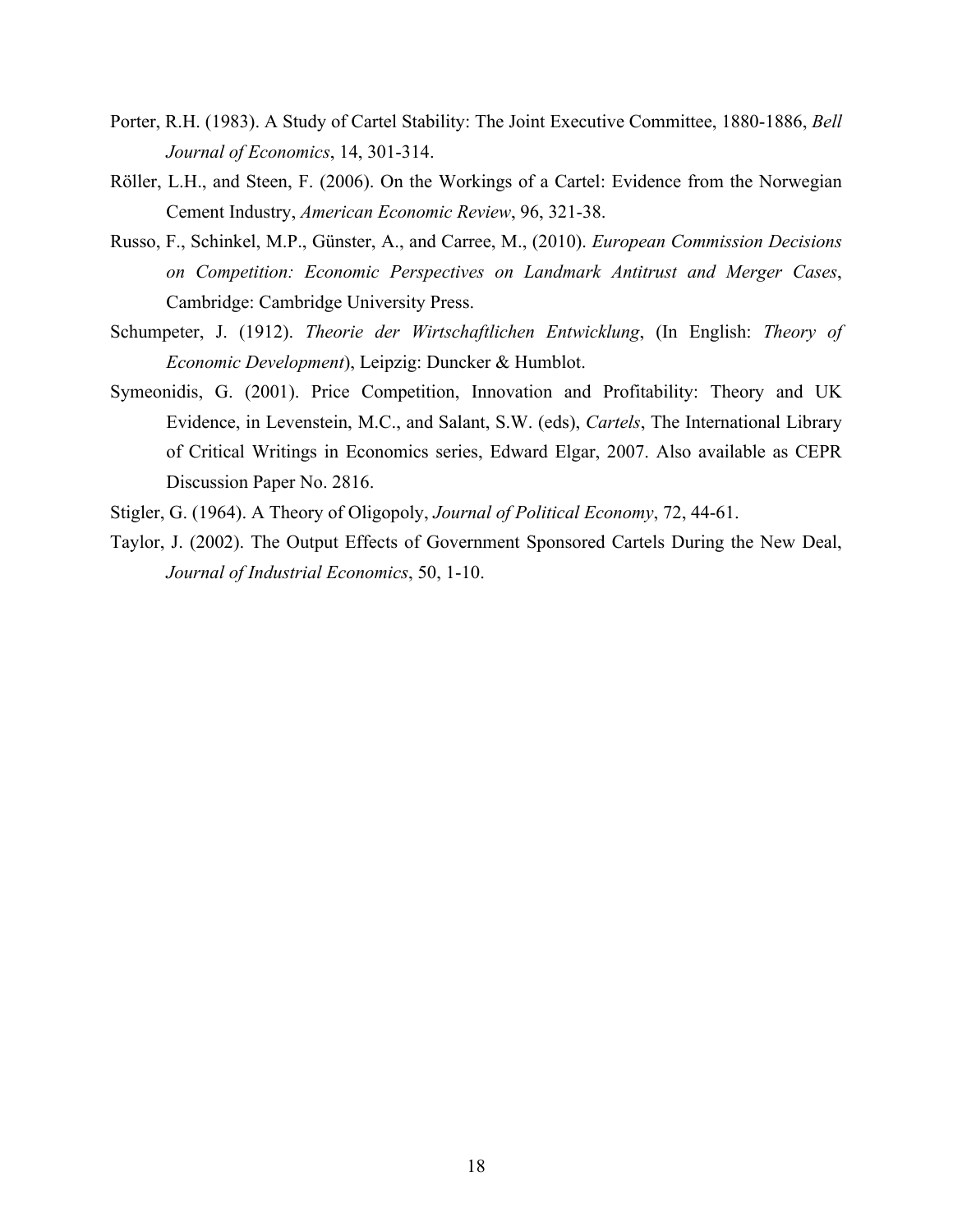# **Table 1: Summary statistics of cartel characteristics**

This table presents summary statistics on the following characteristics of the 49 cartels between 1980 and 2004 in our sample: the start date and end date of the cartel, the duration, the number of firms involved (in total and in in our sample), whether the EC identified a ringleader firm that is in our sample, the economic conduct for which the firms involved were convicted, and the industry and geographic scope of the cartel.

|                                  | Mean  | Median           | Min.             | Max.         | Std. Dev. | # Obs. |
|----------------------------------|-------|------------------|------------------|--------------|-----------|--------|
| Cartel duration and report route |       |                  |                  |              |           |        |
| Year of formation                | 1991  | 1992             | 1981             | 2000         | 4.85      | 49     |
| Year of termination              | 1997  | 1998             | 1986             | 2004         | 4.41      | 49     |
| Duration (years)                 | 6.71  | 6                | $\overline{2}$   | 16           | 3.37      | 49     |
| Notification                     | 0.04  | $\boldsymbol{0}$ | $\boldsymbol{0}$ | $\mathbf{1}$ | 0.20      | 49     |
| Complaint                        | 0.07  | $\boldsymbol{0}$ | $\boldsymbol{0}$ | 1            | 0.25      | 49     |
| Commission                       | 0.28  | $\boldsymbol{0}$ | $\boldsymbol{0}$ | 1            | 0.45      | 49     |
| Leniency                         | 0.61  | 1                | $\boldsymbol{0}$ | $\mathbf{1}$ | 0.49      | 49     |
| Cartel members                   |       |                  |                  |              |           |        |
| Number of firms involved         | 10.20 | 7                | $\overline{2}$   | 42           | 8.80      | 49     |
| Number of firms in our sample    | 3.80  | 3                | 1                | 10           | 2.47      | 49     |
| Ringleader identified            | 0.24  | $\boldsymbol{0}$ | $\boldsymbol{0}$ | $\mathbf{1}$ | 0.43      | 49     |
| Only European firms              | 0.59  | 1                | $\boldsymbol{0}$ | 1            | 0.50      | 49     |
| European and non-European firms  | 0.35  | $\boldsymbol{0}$ | $\boldsymbol{0}$ | 1            | 0.48      | 49     |
| Only non-European firms          | 0.06  | $\boldsymbol{0}$ | $\boldsymbol{0}$ | $\mathbf{1}$ | 0.24      | 49     |
| Cartel type                      |       |                  |                  |              |           |        |
| Price fixing                     | 0.44  | 0.5              | $\boldsymbol{0}$ | $\mathbf{1}$ | 0.30      | 49     |
| Market sharing                   | 0.37  | 0.33             | $\boldsymbol{0}$ | 1            | 0.30      | 49     |
| Information exchange             | 0.09  | $\boldsymbol{0}$ | $\boldsymbol{0}$ | 0.5          | 0.16      | 49     |
| Standard setting & advertising   | 0.06  | $\boldsymbol{0}$ | $\boldsymbol{0}$ | 0.5          | 0.14      | 49     |
| Bid rigging                      | 0.02  | $\boldsymbol{0}$ | $\boldsymbol{0}$ | 0.25         | 0.06      | 49     |
| Export                           | 0.02  | $\boldsymbol{0}$ | $\boldsymbol{0}$ | $\mathbf{1}$ | 0.14      | 49     |
| Industry and geographic scope    |       |                  |                  |              |           |        |
| Chemicals                        | 0.29  | $\boldsymbol{0}$ | $\boldsymbol{0}$ | $\mathbf{1}$ | 0.46      | 49     |
| Plastics, rubber & glass         | 0.27  | $\boldsymbol{0}$ | $\boldsymbol{0}$ | 1            | 0.45      | 49     |
| Food & drinks                    | 0.14  | $\boldsymbol{0}$ | $\boldsymbol{0}$ | 1            | 0.35      | 49     |
| Metal products & engineering     | 0.12  | $\boldsymbol{0}$ | $\boldsymbol{0}$ | 1            | 0.33      | 49     |
| Transportation                   | 0.10  | $\boldsymbol{0}$ | $\boldsymbol{0}$ | $\mathbf{1}$ | 0.31      | 49     |
| Banking                          | 0.06  | $\boldsymbol{0}$ | $\boldsymbol{0}$ | $\mathbf{1}$ | 0.24      | 49     |
| Electricity & gas                | 0.02  | $\boldsymbol{0}$ | $\boldsymbol{0}$ | 1            | 0.14      | 49     |
| National market                  | 0.10  | $\boldsymbol{0}$ | $\boldsymbol{0}$ | 1            | 0.31      | 49     |
| European market                  | 0.80  | 1                | $\boldsymbol{0}$ | 1            | 0.41      | 49     |
| Global market                    | 0.10  | $\boldsymbol{0}$ | $\boldsymbol{0}$ | $\mathbf{1}$ | 0.31      | 49     |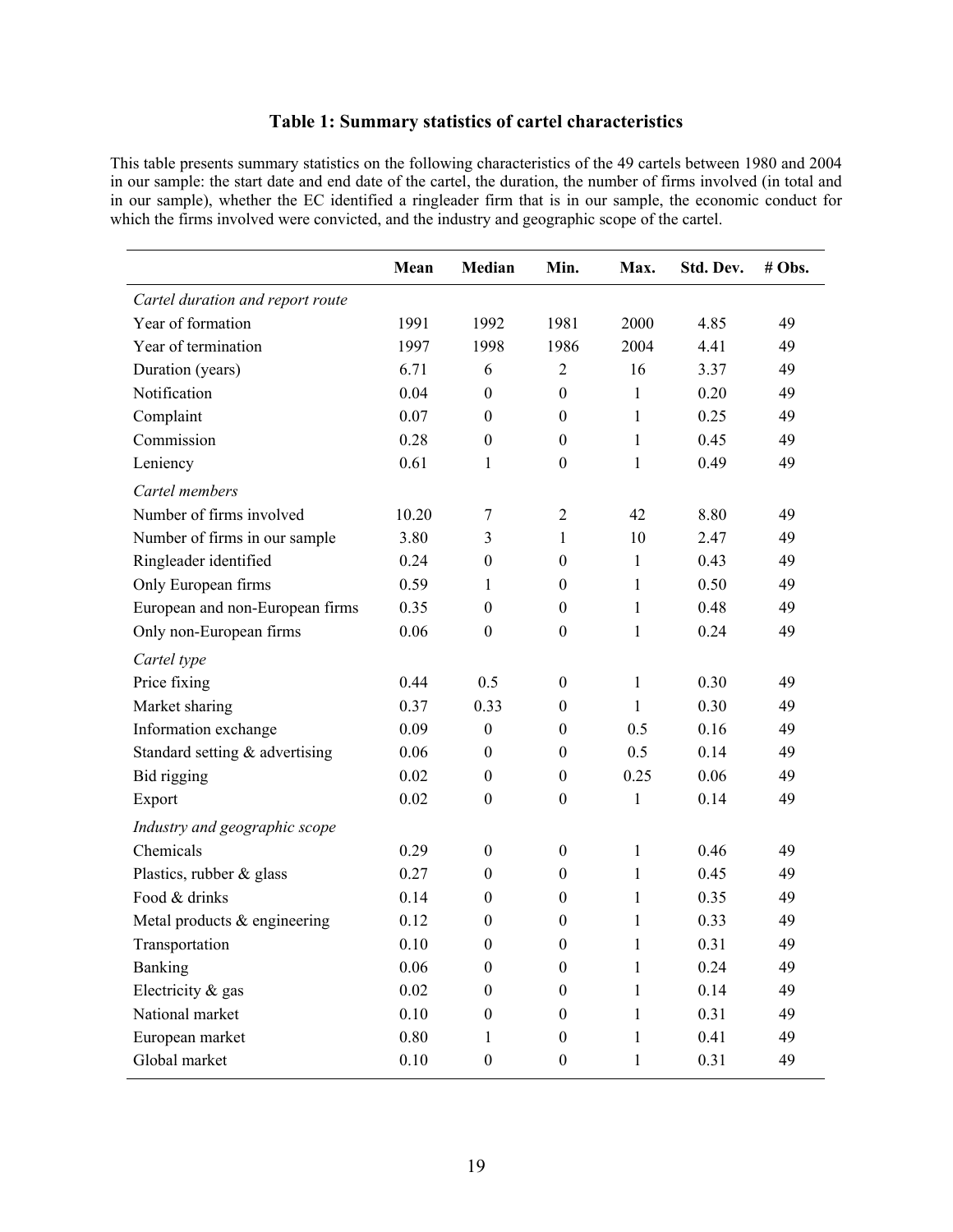# **Table 2: Summary statistics of cartel performance at the firm-level**

This table presents summary statistics of the performance of the 49 cartels between 1980 and 2004 in our sample, measured at the level of the 141 individual firms in our sample that were involved in these cartels. The table includes information on the following performance measures: profitability (return on assets), productivity (sales over employees, expressed in millions of US\$), and innovation (R&D expenses over assets and over sales). Panel A of the table shows summary statistics for the full sample, including both the cartel period and the pre- and post-cartel periods. Panel B shows summary statistics for the firm-year observations outside the cartel period (that is, the pre- and post-cartel periods combined). Panel C shows summary statistics for the firmyear observations in the cartel period only.

|                                                                    | <b>Return on assets</b> | <b>Sales over</b><br>employees (\$m.) | <b>R&amp;D</b> expenses<br>over assets | <b>R&amp;D</b> expenses<br>over sales |  |  |  |
|--------------------------------------------------------------------|-------------------------|---------------------------------------|----------------------------------------|---------------------------------------|--|--|--|
| PANEL A: FULL SAMPLE (CARTEL AND PRE-/POST-CARTEL PERIOD COMBINED) |                         |                                       |                                        |                                       |  |  |  |
| Mean                                                               | 0.03216                 | 0.39112                               | 0.03186                                | 0.03593                               |  |  |  |
| Median                                                             | 0.03072                 | 0.22305                               | 0.02212                                | 0.02522                               |  |  |  |
| Maximum                                                            | 0.16256                 | 6.39737                               | 0.15189                                | 0.18067                               |  |  |  |
| Minimum                                                            | $-0.13317$              | 0.02972                               | 0.00000                                | 0.00000                               |  |  |  |
| Std. Dev.                                                          | 0.03862                 | 0.56875                               | 0.02827                                | 0.03520                               |  |  |  |
| # Firm-year obs.                                                   | 2593                    | 2514                                  | 1619                                   | 1615                                  |  |  |  |
| PANEL B: PRE-/POST-CARTEL PERIOD COMBINED                          |                         |                                       |                                        |                                       |  |  |  |
| Mean                                                               | 0.03030                 | 0.43198                               | 0.03092                                | 0.03522                               |  |  |  |
| Median                                                             | 0.02917                 | 0.24086                               | 0.02121                                | 0.02366                               |  |  |  |
| Maximum                                                            | 0.16256                 | 6.39737                               | 0.15189                                | 0.18067                               |  |  |  |
| Minimum                                                            | $-0.13317$              | 0.02972                               | 0.00000                                | 0.00000                               |  |  |  |
| Std. Dev.                                                          | 0.04023                 | 0.62017                               | 0.02929                                | 0.03645                               |  |  |  |
| # Firm-year obs.                                                   | 1526                    | 1470                                  | 935                                    | 931                                   |  |  |  |
| PANEL C: CARTEL PERIOD                                             |                         |                                       |                                        |                                       |  |  |  |
| Mean                                                               | 0.03481                 | 0.33359                               | 0.03315                                | 0.03690                               |  |  |  |
| Median                                                             | 0.03393                 | 0.20529                               | 0.02402                                | 0.02819                               |  |  |  |
| Maximum                                                            | 0.15515                 | 4.87925                               | 0.12935                                | 0.16824                               |  |  |  |
| Minimum                                                            | $-0.13317$              | 0.03188                               | 0.00000                                | 0.00000                               |  |  |  |
| Std. Dev.                                                          | 0.03605                 | 0.48167                               | 0.02677                                | 0.03341                               |  |  |  |
| # Firm-year obs.                                                   | 1067                    | 1044                                  | 684                                    | 684                                   |  |  |  |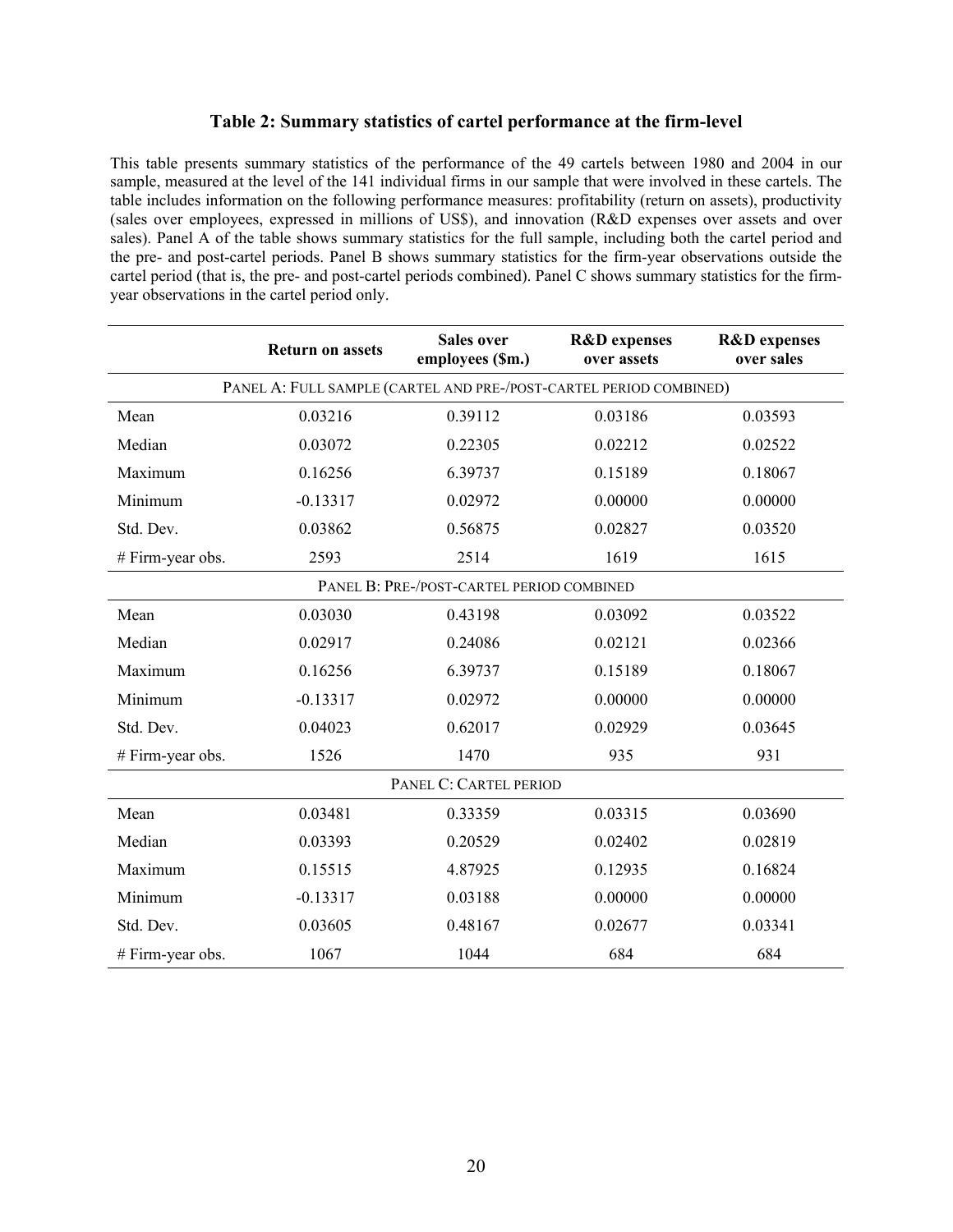# **Table 3: Panel models of cartel performance: Cartel vs. pre-/post-cartel periods**

This table shows the estimation results of panel regressions to explain variation across the pre-cartel, cartel, and post-cartel periods in the following annual performance measures at the firm-level: profitability (return on assets, or ROA), productivity (sales over employees, expressed in millions of Euros), and innovation (R&D expenses over assets and over sales). The explanatory variables are dummy variables that assume a value of 1 during, respectively, the pre-cartel and post-cartel periods (for each of the 141 individual firms that were involved in the 49 cartels between 1980 and 2004 in our sample), and a value of 0 otherwise. The number of firms is 185 due to overlapping cartel activity and repeat offenders. All panel models contain firm and year fixed-effects. Significance at the 1%, 5%, and 10% level is indicated by \*\*\*, \*\*, and \*, respectively.

| Variable           | <b>ROA</b>   | <b>Sales/Employees</b> | <b>R&amp;D/Assets</b> | <b>R&amp;D/Sales</b> |  |
|--------------------|--------------|------------------------|-----------------------|----------------------|--|
| Pre-cartel dummy   | $-0.0019$    | $-0.0812***$           | $0.0024**$            | $0.0022***$          |  |
|                    | (0.0022)     | (0.0202)               | (0.0010)              | (0.0008)             |  |
| Post-cartel dummy  | $-0.0087***$ | $0.0517***$            | $0.0017*$             | 0.0009               |  |
|                    | (0.0022)     | (0.0199)               | (0.0010)              | (0.0007)             |  |
|                    |              |                        |                       |                      |  |
| Firm fixed-effects | yes          | yes                    | yes                   | yes                  |  |
| Year fixed-effects | yes          | yes                    | yes                   | yes                  |  |
| $# Firm-year obs.$ | 2593         | 2514                   | 1615                  | 1619                 |  |
| $R^2$              | 0.4090       | 0.7827                 | 0.9171                | 0.9236               |  |
| Adj. $R^2$         | 0.3566       | 0.7628                 | 0.9076                | 0.9148               |  |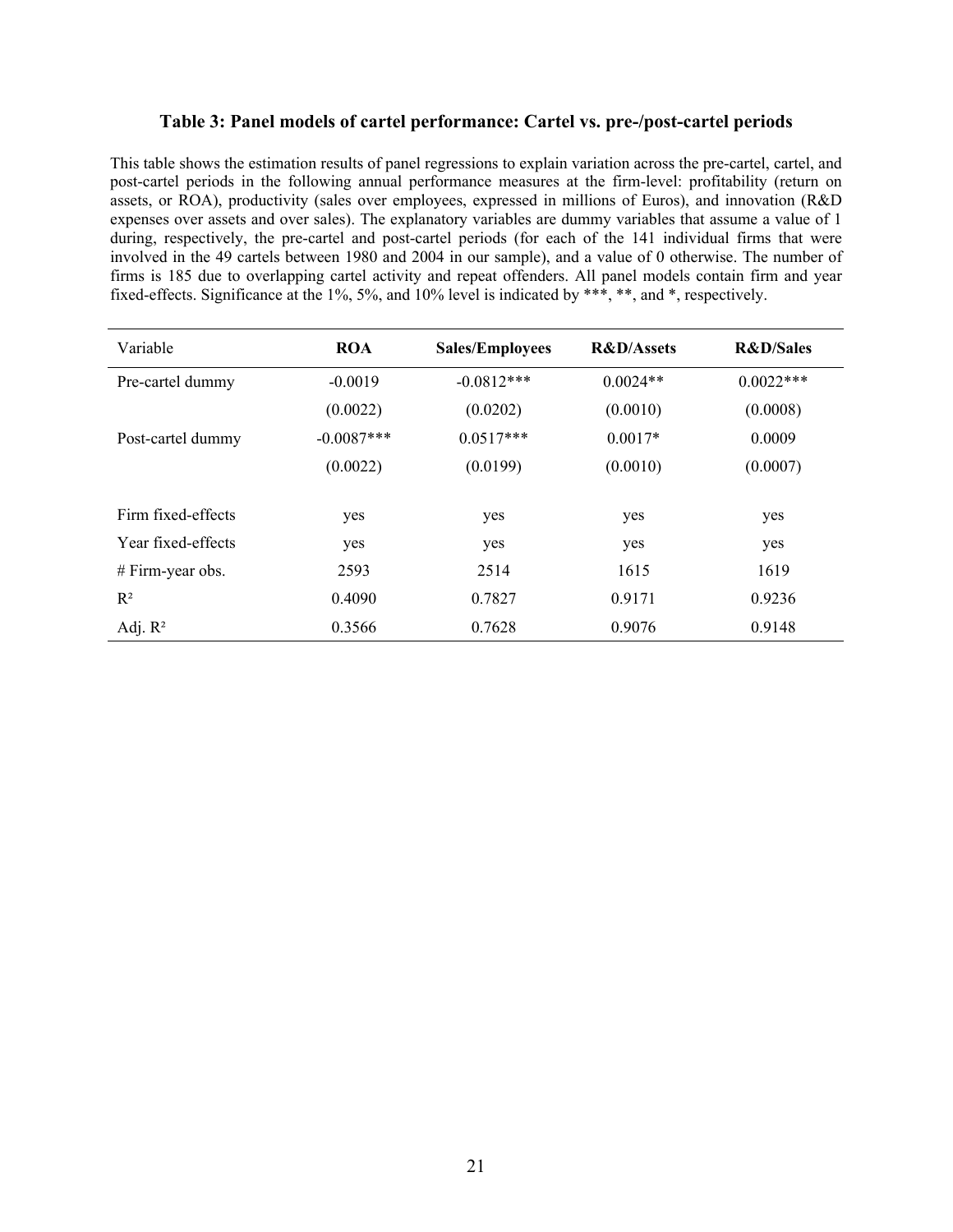# **Table 4: Panel models of cartel performance: Profitability**

This table shows the estimation results of panel regressions to explain variation in annual profitability (return on assets, or ROA) at the firm-level, for each of the 141 individual firms that were involved in the 49 cartels between 1980 and 2004 in our sample. The number of firms is 185 due to overlapping cartel activity and repeat offenders. The explanatory variables are (i) a dummy variable that assumes a value of 1 during the cartel period and a value of 0 otherwise; (ii) a trend variable that assumes a value equal to the number of years the cartel has been in place during the cartel period, and zero otherwise; (iii) a dummy variable that assumes a value of 1 for the ringleader during the cartel period, and zero otherwise; (iv) a variable that assumes a value equal to the total number of companies involved in the cartel during the cartel period, and zero otherwise; and (v) a dummy variable that assumes a value of 1 for price fixing cartels during the cartel period, and zero otherwise. All panel models contain firm and year fixed-effects. Significance at the 1%, 5%, and 10% level is indicated by \*\*\*, \*\*, and \*, respectively.

| Variable                 | <b>ROA</b>  | <b>ROA</b>  | <b>ROA</b>  |
|--------------------------|-------------|-------------|-------------|
|                          | Model $(1)$ | Model(2)    | Model $(3)$ |
| Cartel                   | $0.0054***$ | 0.0014      | 0.0028      |
|                          | (0.0015)    | (0.0020)    | (0.0039)    |
| Cartel trend             |             | $0.0009***$ | $0.0010***$ |
|                          |             | (0.0003)    | (0.0003)    |
| Ringleader               |             |             | 0.0011      |
|                          |             |             | (0.0033)    |
| Number of firms involved |             |             | $-0.0006$   |
|                          |             |             | (0.0006)    |
| Price fixing             |             |             | 0.0027      |
|                          |             |             | (0.0052)    |
| Firm fixed-effects       | yes         | yes         | yes         |
| Year fixed-effects       | yes         | yes         | yes         |
| # Firm-year obs.         | 2593        | 2593        | 2593        |
| $R^2$                    | 0.4079      | 0.4099      | 0.4102      |
| Adj. $R^2$               | 0.3558      | 0.3576      | 0.3571      |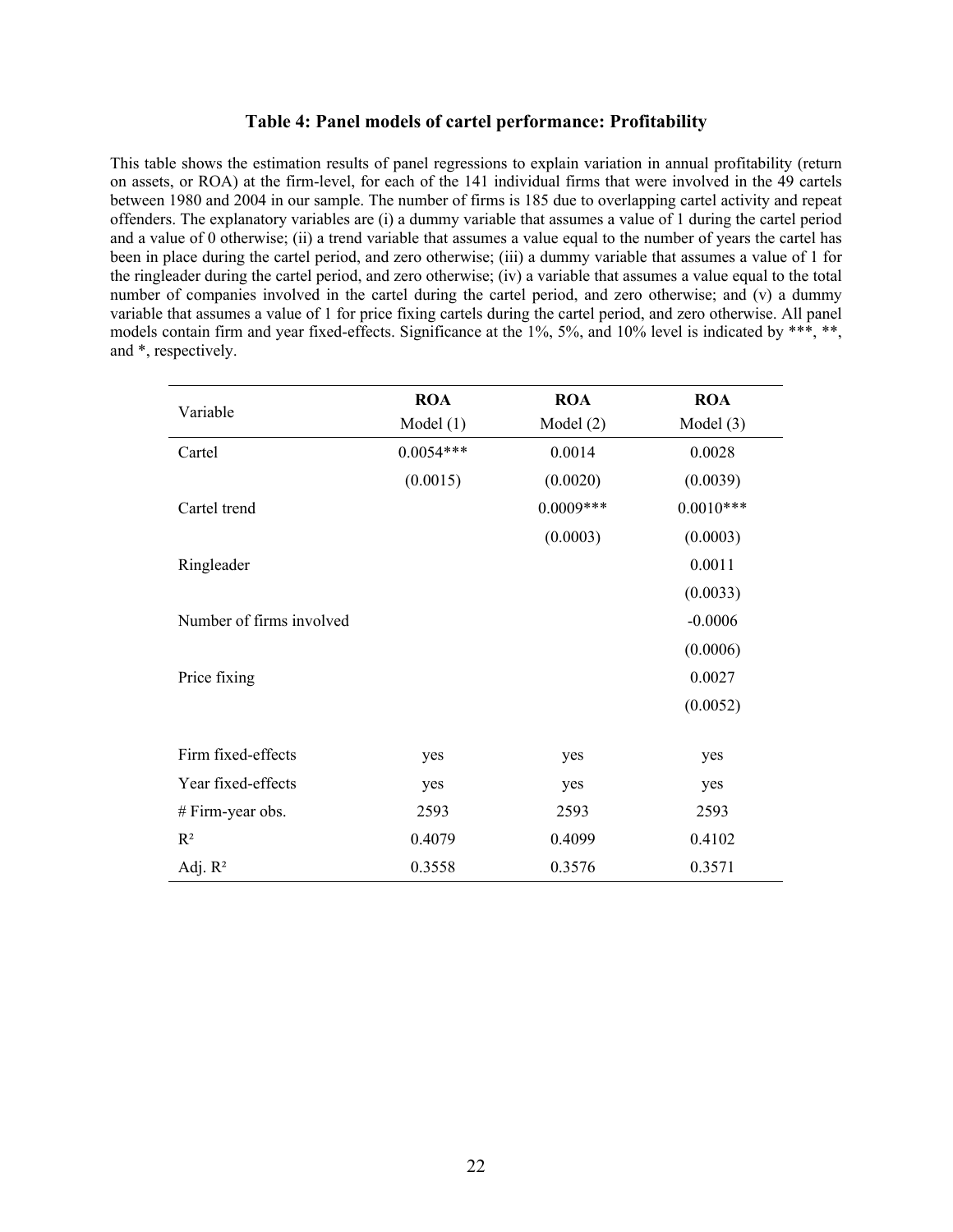# **Table 5: Panel models of cartel performance: Productivity**

This table shows the estimation results of panel regressions to explain variation in annual productivity (sales over employees, expressed in millions of Euros) at the firm-level, for each of the 141 individual firms that were involved in the 49 cartels between 1980 and 2004 in our sample. The number of firms is 185 due to overlapping cartel activity and repeat offenders. The explanatory variables are (i) a dummy variable that assumes a value of 1 during the cartel period and a value of 0 otherwise; (ii) a trend variable that assumes a value equal to the number of years the cartel has been in place during the cartel period, and zero otherwise; (iii) a dummy variable that assumes a value of 1 for the ringleader during the cartel period, and zero otherwise; (iv) a variable that assumes a value equal to the total number of companies involved in the cartel during the cartel period, and zero otherwise; and (v) a dummy variable that assumes a value of 1 for price fixing cartels during the cartel period, and zero otherwise. Significance at the 1%, 5%, and 10% level is indicated by \*\*\*, \*\*, and \*, respectively.

| Variable                 | <b>Sales/Employees</b><br>Model $(1)$ | <b>Sales/Employees</b><br>Model $(2)$ | <b>Sales/Employees</b><br>Model $(3)$ |  |
|--------------------------|---------------------------------------|---------------------------------------|---------------------------------------|--|
| Cartel                   | 0.0139                                | 0.0179                                | $-0.1061***$                          |  |
|                          | (0.0132)                              | (0.0185)                              | (0.0360)                              |  |
| Cartel trend             |                                       | $-0.0009$                             | $-0.0004$                             |  |
|                          |                                       | (0.0031)                              | (0.0031)                              |  |
| Ringleader               |                                       |                                       | $-0.1120***$                          |  |
|                          |                                       |                                       | (0.0297)                              |  |
| Number of firms involved |                                       |                                       | $0.0131***$                           |  |
|                          |                                       |                                       | (0.0052)                              |  |
| Price fixing             |                                       |                                       | 0.2296***                             |  |
|                          |                                       |                                       | (0.0477)                              |  |
| Firm fixed-effects       | yes                                   | yes                                   | yes                                   |  |
| Year fixed-effects       | yes                                   | yes                                   | yes                                   |  |
| $# Firm-year obs.$       | 2514                                  | 2514                                  | 2514                                  |  |
| $R^2$                    | 0.7808                                | 0.7809                                | 0.7846                                |  |
| Adj. $R^2$               | 0.7608                                | 0.7608                                | 0.7645                                |  |